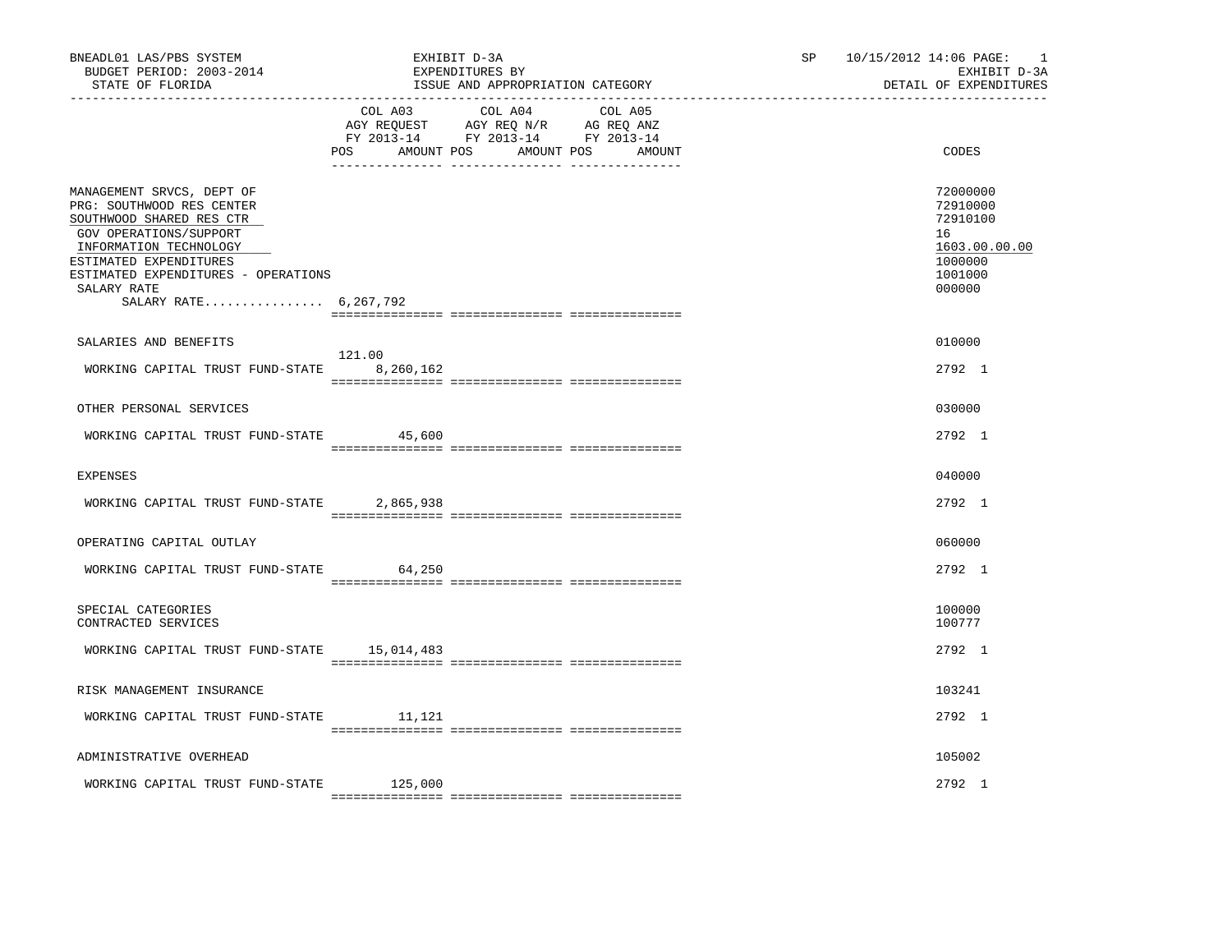| BNEADL01 LAS/PBS SYSTEM<br>BUDGET PERIOD: 2003-2014<br>STATE OF FLORIDA                                                                                                                                                                                                                                |         | EXHIBIT D-3A<br>EXPENDITURES BY<br>ISSUE AND APPROPRIATION CATEGORY                                                                 | SP 10/15/2012 14:06 PAGE:<br>2<br>EXHIBIT D-3A<br>DETAIL OF EXPENDITURES                                    |
|--------------------------------------------------------------------------------------------------------------------------------------------------------------------------------------------------------------------------------------------------------------------------------------------------------|---------|-------------------------------------------------------------------------------------------------------------------------------------|-------------------------------------------------------------------------------------------------------------|
|                                                                                                                                                                                                                                                                                                        | COL A03 | COL A04<br>COL A05<br>AGY REQUEST AGY REQ N/R AG REQ ANZ<br>FY 2013-14 FY 2013-14 FY 2013-14<br>POS AMOUNT POS AMOUNT POS<br>AMOUNT | CODES                                                                                                       |
| MANAGEMENT SRVCS, DEPT OF<br>PRG: SOUTHWOOD RES CENTER<br>SOUTHWOOD SHARED RES CTR<br>GOV OPERATIONS/SUPPORT<br>INFORMATION TECHNOLOGY<br>ESTIMATED EXPENDITURES<br>ESTIMATED EXPENDITURES - OPERATIONS<br>SPECIAL CATEGORIES<br>DATA PROCESSING CONTRACTS<br>WORKING CAPITAL TRUST FUND-STATE 808,150 |         |                                                                                                                                     | 72000000<br>72910000<br>72910100<br>16<br>1603.00.00.00<br>1000000<br>1001000<br>100000<br>105241<br>2792 1 |
| DEFERRED-PAY COM CONTRACTS                                                                                                                                                                                                                                                                             |         |                                                                                                                                     | 105280                                                                                                      |
| WORKING CAPITAL TRUST FUND-STATE 1,094,602                                                                                                                                                                                                                                                             |         |                                                                                                                                     | 2792 1                                                                                                      |
| LEASE/PURCHASE/EQUIPMENT                                                                                                                                                                                                                                                                               |         |                                                                                                                                     | 105281                                                                                                      |
| WORKING CAPITAL TRUST FUND-STATE 1.280.528                                                                                                                                                                                                                                                             |         |                                                                                                                                     | 2792 1                                                                                                      |
| TR/DMS/HR SVCS/STW CONTRCT                                                                                                                                                                                                                                                                             |         |                                                                                                                                     | 107040                                                                                                      |
| WORKING CAPITAL TRUST FUND-STATE                                                                                                                                                                                                                                                                       | 46,992  |                                                                                                                                     | 2792 1                                                                                                      |
| TOTAL: ESTIMATED EXPENDITURES - OPERATIONS<br>TOTAL POSITIONS 121.00<br>TOTAL ISSUE 29,616,826<br>TOTAL SALARY RATE 6,267,792                                                                                                                                                                          |         |                                                                                                                                     | 1001000                                                                                                     |
| CASUALTY INSURANCE PREMIUM<br>ADJUSTMENT<br>SPECIAL CATEGORIES<br>RISK MANAGEMENT INSURANCE                                                                                                                                                                                                            |         |                                                                                                                                     | 1001090<br>100000<br>103241                                                                                 |
| WORKING CAPITAL TRUST FUND-STATE                                                                                                                                                                                                                                                                       | 5,902   |                                                                                                                                     | 2792 1                                                                                                      |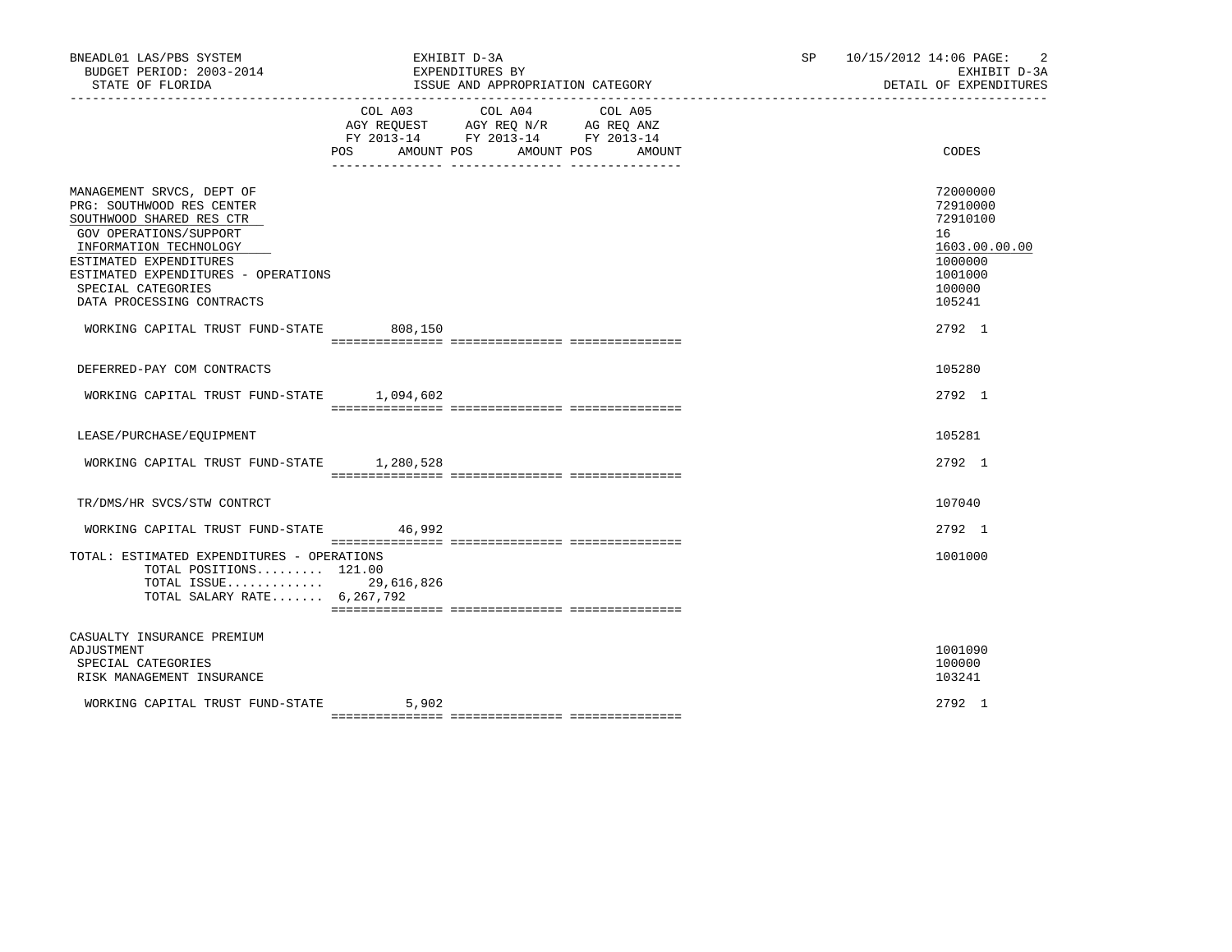| BNEADL01 LAS/PBS SYSTEM<br>BUDGET PERIOD: 2003-2014<br>STATE OF FLORIDA                                                                                                                       | EXHIBIT D-3A<br>EXPENDITURES BY<br>ISSUE AND APPROPRIATION CATEGORY                                                                                  | 10/15/2012 14:06 PAGE:<br>SP and the set of the set of the set of the set of the set of the set of the set of the set of the set of the set of the set of the set of the set of the set of the set of the set of the set of the set of the set of the se<br>-3<br>EXHIBIT D-3A<br>DETAIL OF EXPENDITURES |
|-----------------------------------------------------------------------------------------------------------------------------------------------------------------------------------------------|------------------------------------------------------------------------------------------------------------------------------------------------------|----------------------------------------------------------------------------------------------------------------------------------------------------------------------------------------------------------------------------------------------------------------------------------------------------------|
|                                                                                                                                                                                               | COL A03<br>COL A04<br>COL A05<br>AGY REQUEST AGY REQ N/R AG REQ ANZ<br>FY 2013-14 FY 2013-14 FY 2013-14<br>POS<br>AMOUNT POS<br>AMOUNT POS<br>AMOUNT | CODES                                                                                                                                                                                                                                                                                                    |
| MANAGEMENT SRVCS, DEPT OF<br>PRG: SOUTHWOOD RES CENTER<br>SOUTHWOOD SHARED RES CTR<br>GOV OPERATIONS/SUPPORT<br>INFORMATION TECHNOLOGY<br>ESTIMATED EXPENDITURES<br>FLORIDA RETIREMENT SYSTEM |                                                                                                                                                      | 72000000<br>72910000<br>72910100<br>16<br>1603.00.00.00<br>1000000                                                                                                                                                                                                                                       |
| CONTRIBUTION ADJUSTMENT FOR<br>FISCAL YEAR 2012-2013<br>SALARIES AND BENEFITS                                                                                                                 |                                                                                                                                                      | 1001240<br>010000                                                                                                                                                                                                                                                                                        |
| WORKING CAPITAL TRUST FUND-STATE 16,646                                                                                                                                                       |                                                                                                                                                      | 2792 1                                                                                                                                                                                                                                                                                                   |
| ADJUSTMENT TO STATE HEALTH<br>INSURANCE PREMIUM CONTRIBUTION -<br>FISCAL YEAR 2012-13<br>SALARIES AND BENEFITS<br>WORKING CAPITAL TRUST FUND-STATE 15,072                                     |                                                                                                                                                      | 1001830<br>010000<br>2792 1                                                                                                                                                                                                                                                                              |
| REALLOCATION OF HUMAN RESOURCES<br>OUTSOURCING<br>SPECIAL CATEGORIES<br>TR/DMS/HR SVCS/STW CONTRCT                                                                                            |                                                                                                                                                      | 1005900<br>100000<br>107040                                                                                                                                                                                                                                                                              |
| WORKING CAPITAL TRUST FUND-STATE                                                                                                                                                              | $3.955-$                                                                                                                                             | 2792 1                                                                                                                                                                                                                                                                                                   |
| INTER-AGENCY REORGANIZATIONS -<br>INFORMATION TECHNOLOGY<br>CONSOLIDATE SERVICES IN PRIMARY<br>DATA CENTERS<br>EXPENSES                                                                       |                                                                                                                                                      | 17C0000<br>17C03C0<br>040000                                                                                                                                                                                                                                                                             |
| WORKING CAPITAL TRUST FUND-STATE 117,218                                                                                                                                                      |                                                                                                                                                      | 2792 1                                                                                                                                                                                                                                                                                                   |
| OPERATING CAPITAL OUTLAY                                                                                                                                                                      |                                                                                                                                                      | 060000                                                                                                                                                                                                                                                                                                   |
| WORKING CAPITAL TRUST FUND-STATE                                                                                                                                                              | 167,759                                                                                                                                              | 2792 1                                                                                                                                                                                                                                                                                                   |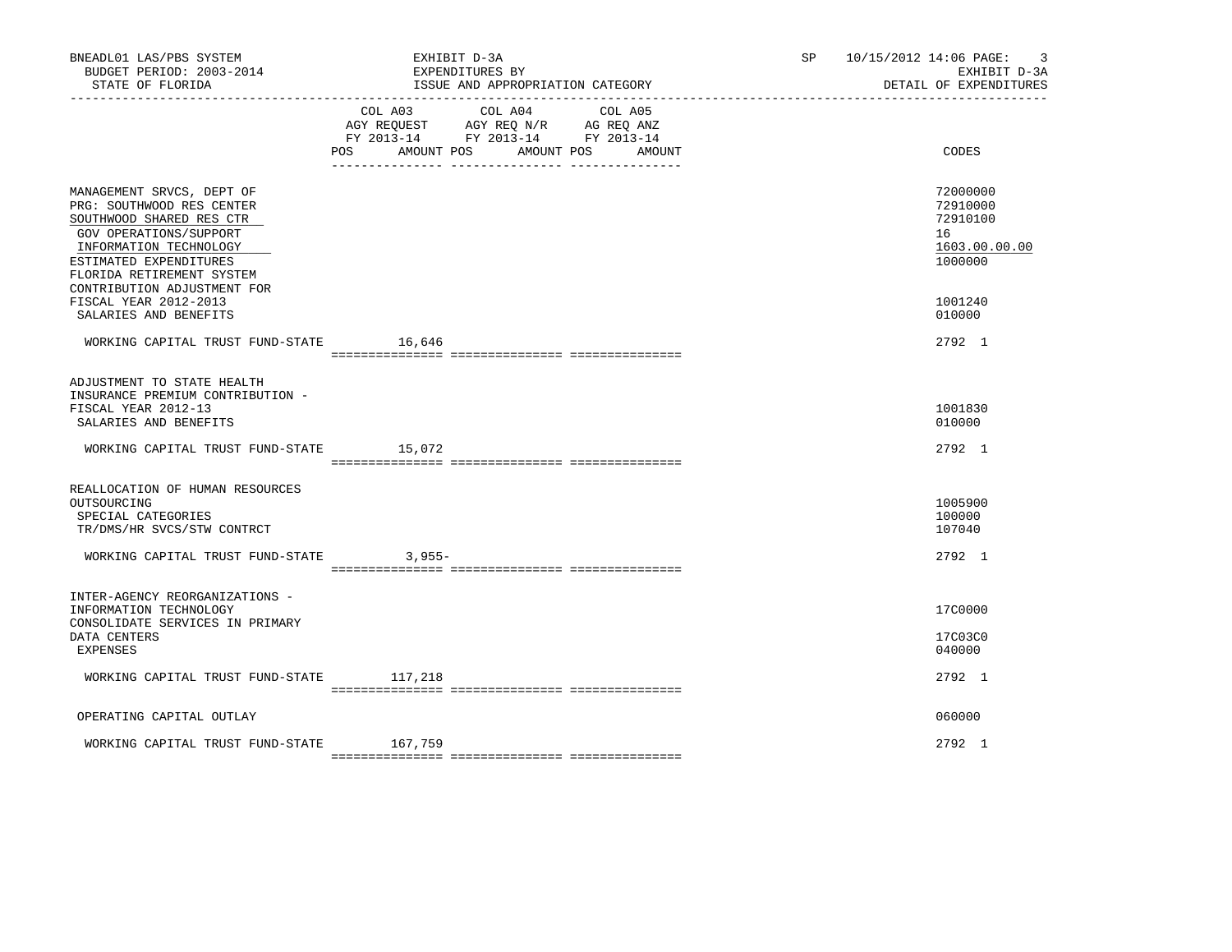| BNEADL01 LAS/PBS SYSTEM<br>BUDGET PERIOD: 2003-2014                                                                                                                                                                                                          | EXHIBIT D-3A<br>EXPENDITURES BY                                                                                 |                              |  | SP 10/15/2012 14:06 PAGE: 4<br>EXHIBIT D-3A             |
|--------------------------------------------------------------------------------------------------------------------------------------------------------------------------------------------------------------------------------------------------------------|-----------------------------------------------------------------------------------------------------------------|------------------------------|--|---------------------------------------------------------|
|                                                                                                                                                                                                                                                              |                                                                                                                 |                              |  | DETAIL OF EXPENDITURES                                  |
|                                                                                                                                                                                                                                                              | COL A03 COL A04 COL A05<br>AGY REQUEST AGY REQ N/R AG REQ ANZ<br>FY 2013-14 FY 2013-14 FY 2013-14<br><b>POS</b> | AMOUNT POS AMOUNT POS AMOUNT |  | CODES                                                   |
| MANAGEMENT SRVCS, DEPT OF<br>PRG: SOUTHWOOD RES CENTER<br>SOUTHWOOD SHARED RES CTR<br>GOV OPERATIONS/SUPPORT<br>INFORMATION TECHNOLOGY                                                                                                                       |                                                                                                                 |                              |  | 72000000<br>72910000<br>72910100<br>16<br>1603.00.00.00 |
| INTER-AGENCY REORGANIZATIONS -<br>INFORMATION TECHNOLOGY<br>CONSOLIDATE SERVICES IN PRIMARY<br>DATA CENTERS<br>SPECIAL CATEGORIES<br>CONTRACTED SERVICES                                                                                                     |                                                                                                                 |                              |  | 17C0000<br>17C03C0<br>100000<br>100777                  |
| WORKING CAPITAL TRUST FUND-STATE 717,069                                                                                                                                                                                                                     |                                                                                                                 |                              |  | 2792 1                                                  |
| TR/DMS/HR SVCS/STW CONTRCT                                                                                                                                                                                                                                   |                                                                                                                 |                              |  | 107040                                                  |
| WORKING CAPITAL TRUST FUND-STATE 3,204                                                                                                                                                                                                                       |                                                                                                                 |                              |  | 2792 1                                                  |
| TOTAL: CONSOLIDATE SERVICES IN PRIMARY<br>DATA CENTERS<br>TOTAL ISSUE 1,005,250                                                                                                                                                                              |                                                                                                                 |                              |  | 17C03C0                                                 |
|                                                                                                                                                                                                                                                              |                                                                                                                 |                              |  |                                                         |
| AGENCY ISSUE NARRATIVE:<br>2013-2014 BUDGET YEAR NARRATIVE:<br>ISSUE TITLE:<br>Wave 4 Data Center Consolidation                                                                                                                                              |                                                                                                                 | IT COMPONENT? YES            |  |                                                         |
| LINKAGE TO GOVERNOR'S PRIORITIES:<br>Civic and Governance Systems - Invest in strategic statewide and regional economic development priorities.                                                                                                              |                                                                                                                 |                              |  |                                                         |
| SUMMARY:<br>This issue requests transfer of positions, rate and associated budget from the Florida Fish and Wildlife Conservation<br>Commission (FWC), the Department of Economic Opportunity (DEO), and the Department of Elder Affairs (DOEA) data centers |                                                                                                                 |                              |  |                                                         |

 Commission (FWC), the Department of Economic Opportunity (DEO), and the Department of Elder Affairs (DOEA) data centers to the Southwood Shared Resource Center (SSRC), pursuant to data center consolidation (DCC) as required in chapter 282, Florida Statutes.

PROBLEM STATEMENT:

 The FWC (not including the Fish and Wildlife Research Institute (FWRI)), DEO, and DOEA will relocate their respective data centers to the SSRC. Positions and budget that support those systems need to be transferred to the SSRC to remain compliant with statute.

 FWC - The FWC (not including the Fish and Wildlife Research Institute (FWRI)), will relocate their data center distributed systems to the SSRC by July 1, 2013. The systems will immediately come under the management and control of the SSRC consistent with DCC requirements, and operate as an SSRC Managed Service.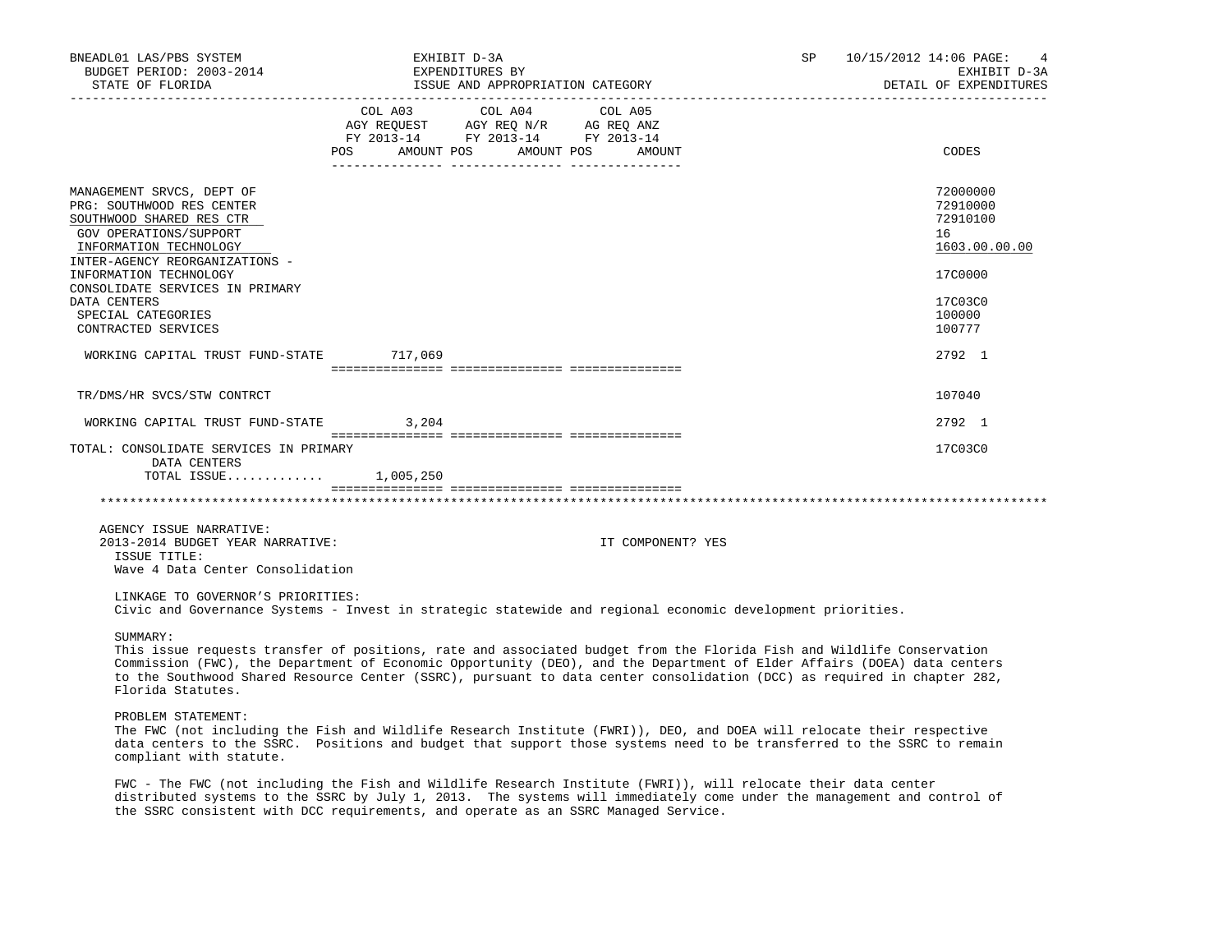| BNEADL01 LAS/PBS SYSTEM<br>BUDGET PERIOD: 2003-2014<br>STATE OF FLORIDA                                                                | EXHIBIT D-3A<br>EXPENDITURES BY | ISSUE AND APPROPRIATION CATEGORY                                                                                                      | SP | 10/15/2012 14:06 PAGE: 5<br>EXHIBIT D-3A<br>DETAIL OF EXPENDITURES |
|----------------------------------------------------------------------------------------------------------------------------------------|---------------------------------|---------------------------------------------------------------------------------------------------------------------------------------|----|--------------------------------------------------------------------|
|                                                                                                                                        |                                 | COL A03 COL A04 COL A05<br>AGY REOUEST AGY REO N/R AG REO ANZ<br>FY 2013-14 FY 2013-14 FY 2013-14<br>POS AMOUNT POS AMOUNT POS AMOUNT |    | CODES                                                              |
| MANAGEMENT SRVCS, DEPT OF<br>PRG: SOUTHWOOD RES CENTER<br>SOUTHWOOD SHARED RES CTR<br>GOV OPERATIONS/SUPPORT<br>INFORMATION TECHNOLOGY |                                 |                                                                                                                                       |    | 72000000<br>72910000<br>72910100<br>16<br>1603.00.00.00            |
| INTER-AGENCY REORGANIZATIONS -<br>INFORMATION TECHNOLOGY<br>CONSOLIDATE SERVICES IN PRIMARY<br>DATA CENTERS                            |                                 |                                                                                                                                       |    | 17C0000<br>17C03C0                                                 |

 DEO - The DEO will relocate their data center distributed systems to the SSRC by October 31, 2013. The systems will immediately come under the management and control of the SSRC consistent with DCC requirements, and operate as an SSRC Managed Service.

 DOEA - The DOEA will relocate their data center distributed systems to the SSRC by March 31, 2014. The systems will immediately come under the management and control of the SSRC consistent with DCC requirements, and operate as an SSRC Managed Service.

# FISCAL INFORMATION:

 The requested transfer of funding includes \$571,005 recurring for the Salaries and Benefits appropriation category, \$117,218 recurring for the Expenses appropriation category, \$717,069 recurring for the Contracted Services appropriation category, \$167,759 recurring for the Operating Capital Outlay appropriation category, and \$3,204 recurring for the Human Resource Services appropriation category. FWC, DEO and DOEA will be offering positions and budget reductions associated with this issue.

ANNUALIZED Summary of the request is as follows:

|                                         | <b>FWC</b><br>LBR<br>ISSUE |       | <b>DEO</b><br>LBR<br>ISSUE | <b>DOEA</b><br>LBR<br>ISSUE | SSRC<br>LBR<br>ISSUE |
|-----------------------------------------|----------------------------|-------|----------------------------|-----------------------------|----------------------|
| Working Capital Trust Fund (2792)       |                            |       |                            |                             |                      |
| Positions                               | (2.0)                      |       | (5.0)                      | (.25)                       | 7.25                 |
| Rate                                    | (113, 494)                 |       | (290, 714)                 | (15, 931)                   | 420,139              |
| Salaries and Benefits                   | (148, 407)                 |       | (378, 892)                 | (20.519)                    | 547,818              |
| Expenses                                | (27, 420)                  |       | (83, 312)                  | (6, 486)                    | 117,218              |
| Contracted Services                     | (153, 201)                 |       | (528, 789)                 | (35,079)                    | 717,069              |
| Operating Capital Outlay                | (167, 759)                 |       |                            |                             | 167,759              |
| HR Services                             | (712)                      |       | (2, 136)                   | (356)                       | 3,204                |
| Total Issue                             | (497,499)                  |       | (993, 629)                 | (62, 440)                   | 1,553,068            |
| Position                                | Class                      | Pay   |                            |                             |                      |
| Title                                   | Code                       | Grade | FTE                        | Rate                        | Budget               |
| Distributed Computer Systems Consultant | 2053                       | 25    | 4.25                       | 270,835                     | 348,831              |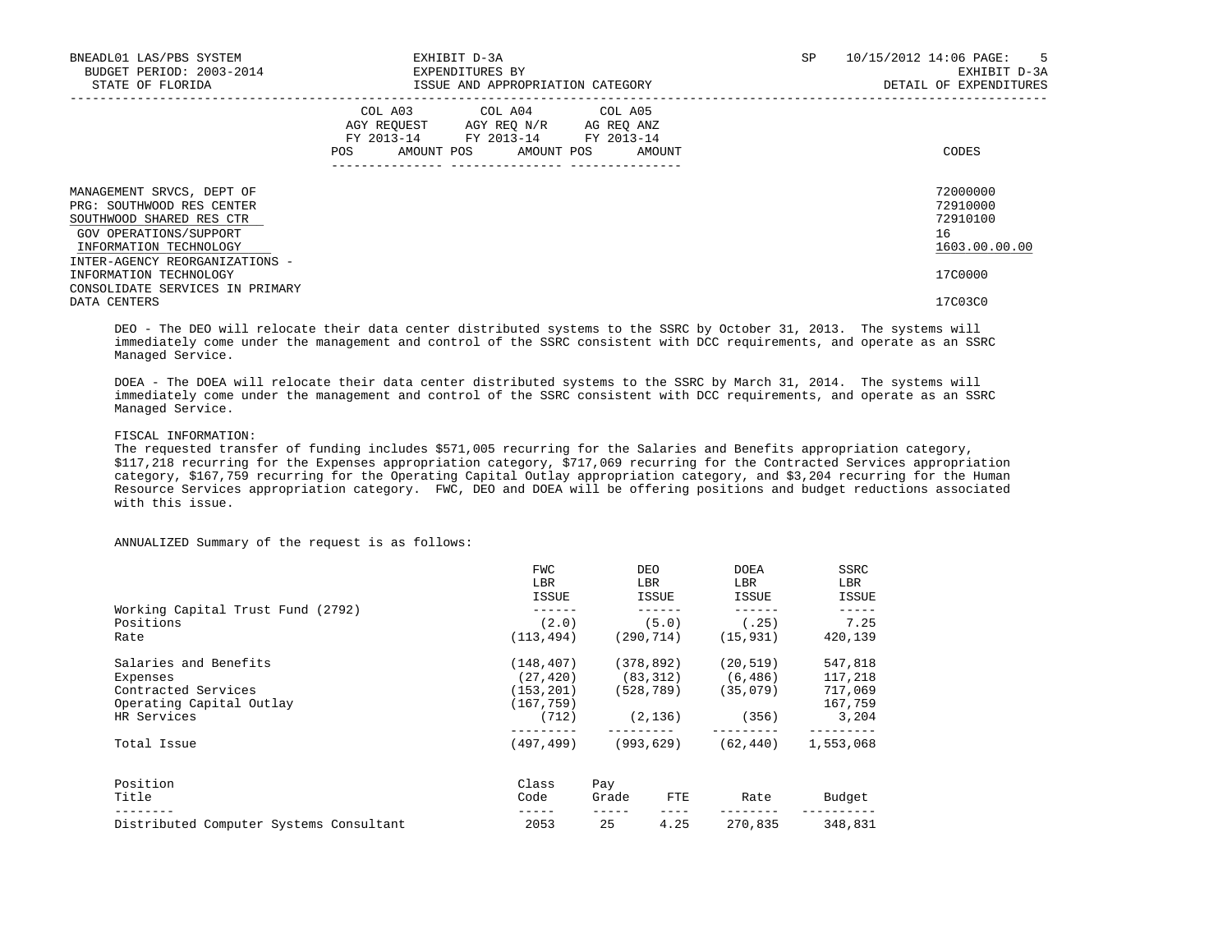| BNEADL01 LAS/PBS SYSTEM<br>BUDGET PERIOD: 2003-2014<br>STATE OF FLORIDA                                                                                                                                                                                | EXHIBIT D-3A<br>EXPENDITURES BY<br>ISSUE AND APPROPRIATION CATEGORY                                                                                                                                                                         |            |                                                                                                                 |                                                      | SP        | 10/15/2012 14:06 PAGE:<br>6<br>EXHIBIT D-3A<br>DETAIL OF EXPENDITURES |
|--------------------------------------------------------------------------------------------------------------------------------------------------------------------------------------------------------------------------------------------------------|---------------------------------------------------------------------------------------------------------------------------------------------------------------------------------------------------------------------------------------------|------------|-----------------------------------------------------------------------------------------------------------------|------------------------------------------------------|-----------|-----------------------------------------------------------------------|
|                                                                                                                                                                                                                                                        | COL A03 COL A04 COL A05<br>$\begin{tabular}{lllllll} \bf AGY \,\, REQUEST \,\, &\bf AGY \,\, REQ \,\, N/R &\bf AG \,\, REQ \,\, ANZ \\ \bf FY \,\, 2013-14 &\bf FY \,\, 2013-14 &\bf FY \,\, 2013-14 \\ \end{tabular}$<br>AMOUNT POS<br>POS | AMOUNT POS | AMOUNT                                                                                                          |                                                      |           | CODES                                                                 |
|                                                                                                                                                                                                                                                        |                                                                                                                                                                                                                                             |            |                                                                                                                 |                                                      |           |                                                                       |
| MANAGEMENT SRVCS, DEPT OF<br>PRG: SOUTHWOOD RES CENTER<br>SOUTHWOOD SHARED RES CTR<br>GOV OPERATIONS/SUPPORT<br>INFORMATION TECHNOLOGY<br>INTER-AGENCY REORGANIZATIONS -<br>INFORMATION TECHNOLOGY<br>CONSOLIDATE SERVICES IN PRIMARY                  |                                                                                                                                                                                                                                             |            |                                                                                                                 |                                                      |           | 72000000<br>72910000<br>72910100<br>16<br>1603.00.00.00<br>17C0000    |
| DATA CENTERS                                                                                                                                                                                                                                           |                                                                                                                                                                                                                                             |            |                                                                                                                 |                                                      |           | 17C03C0                                                               |
| Distributed Computer Systems Analyst II                                                                                                                                                                                                                |                                                                                                                                                                                                                                             |            | 2054 24 3.0 149,304 198,987                                                                                     | _________________                                    | --------- |                                                                       |
| Working Capital Trust Fund (2792)<br>FTE<br>7.25<br>Rate<br>Salaries and Benefits (010000)<br>Expenses $(040000)$<br>Special Categories: Contracted Services (100777)<br>Operating Capital Outlay (060000)<br>Special Categories: HR Services (107040) |                                                                                                                                                                                                                                             | 420,139    | $(Recurring)$ 547,818<br>$(Recurring)$ 117,218<br>$(Recurring)$ 717,069<br>$(Recurring)$ 167,759<br>(Recurring) | 7.25 420,139 547,818<br>3,204<br>$- - - - - - - - -$ |           |                                                                       |
| Total Request                                                                                                                                                                                                                                          |                                                                                                                                                                                                                                             |            |                                                                                                                 | 1,553,068                                            | $FSI = 1$ |                                                                       |
|                                                                                                                                                                                                                                                        |                                                                                                                                                                                                                                             |            |                                                                                                                 |                                                      |           |                                                                       |
| NONRECURRING EXPENDITURES                                                                                                                                                                                                                              |                                                                                                                                                                                                                                             |            |                                                                                                                 |                                                      |           | 2100000                                                               |
| INCREASED WORKLOAD FOR PRIMARY DATA<br>CENTER TO SUPPORT AN AGENCY<br>EXPENSES                                                                                                                                                                         |                                                                                                                                                                                                                                             |            |                                                                                                                 |                                                      |           | 2103084<br>040000                                                     |
| WORKING CAPITAL TRUST FUND-STATE                                                                                                                                                                                                                       | $654,500-$                                                                                                                                                                                                                                  |            |                                                                                                                 |                                                      |           | 2792 1                                                                |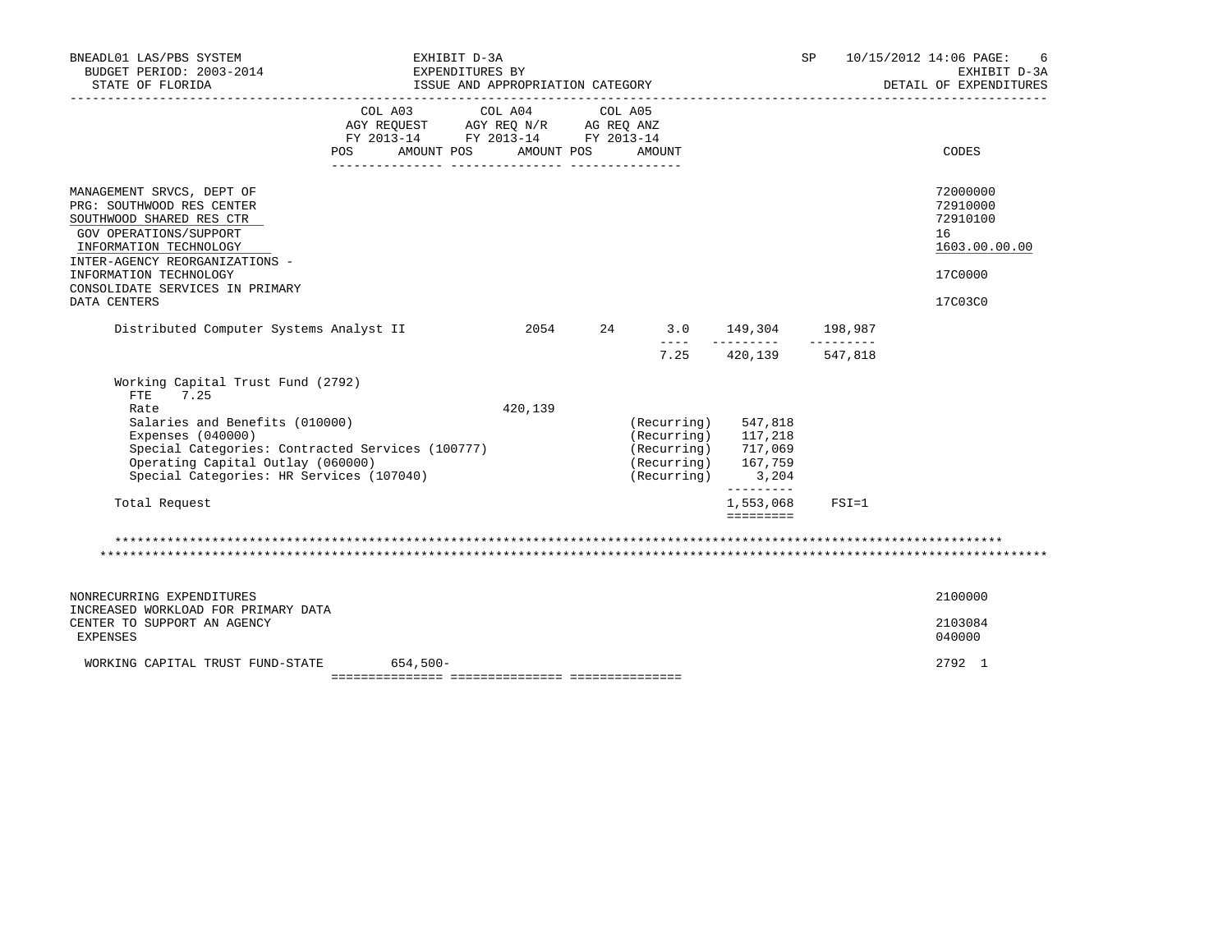| BNEADL01 LAS/PBS SYSTEM<br>BUDGET PERIOD: 2003-2014<br>STATE OF FLORIDA                                                                                                                                                              |                                      | EXHIBIT D-3A<br>EXPENDITURES BY<br>ISSUE AND APPROPRIATION CATEGORY                                                                                                                        |                                                | SP                                                  |                              | 10/15/2012 14:06 PAGE:<br>7<br>EXHIBIT D-3A<br>DETAIL OF EXPENDITURES |
|--------------------------------------------------------------------------------------------------------------------------------------------------------------------------------------------------------------------------------------|--------------------------------------|--------------------------------------------------------------------------------------------------------------------------------------------------------------------------------------------|------------------------------------------------|-----------------------------------------------------|------------------------------|-----------------------------------------------------------------------|
|                                                                                                                                                                                                                                      | POS                                  | $\begin{tabular}{lcccc} COL A03 & COL A04 & COL A05 \\ AGY REQUEST & AGY REQ N/R & AG REQ ANZ \\ FY & 2013-14 & FY & 2013-14 & FY & 2013-14 \end{tabular}$<br>AMOUNT POS AMOUNT POS AMOUNT |                                                |                                                     |                              | CODES                                                                 |
| MANAGEMENT SRVCS, DEPT OF<br>PRG: SOUTHWOOD RES CENTER<br>SOUTHWOOD SHARED RES CTR<br>GOV OPERATIONS/SUPPORT<br>INFORMATION TECHNOLOGY<br>ANNUALIZATION OF ADMINISTERED<br>FUNDS APPROPRIATIONS<br>STATE HEALTH INSURANCE ADJUSTMENT |                                      |                                                                                                                                                                                            |                                                |                                                     |                              | 72000000<br>72910000<br>72910100<br>16<br>1603.00.00.00<br>26A0000    |
| FOR FY 2012-13 - 10 MONTHS<br>ANNUALIZATION<br>SALARIES AND BENEFITS                                                                                                                                                                 |                                      |                                                                                                                                                                                            |                                                |                                                     |                              | 26A1830<br>010000                                                     |
| WORKING CAPITAL TRUST FUND-STATE 75,360                                                                                                                                                                                              |                                      |                                                                                                                                                                                            |                                                |                                                     |                              | 2792 1                                                                |
| WORKLOAD                                                                                                                                                                                                                             |                                      |                                                                                                                                                                                            |                                                |                                                     |                              | 3000000                                                               |
| HUMAN RESOURCES REQUIRED DUE TO<br>DATA CENTER REORGANIZATION<br>SALARY RATE<br>SALARY RATE 420,139                                                                                                                                  |                                      |                                                                                                                                                                                            |                                                |                                                     |                              | 3000050<br>000000                                                     |
| SALARIES AND BENEFITS<br>WORKING CAPITAL TRUST FUND-STATE                                                                                                                                                                            | 7.25<br>547,818                      |                                                                                                                                                                                            |                                                |                                                     |                              | 010000<br>2792 1                                                      |
| TOTAL: HUMAN RESOURCES REQUIRED DUE TO<br>DATA CENTER REORGANIZATION<br>TOTAL POSITIONS 7.25<br>TOTAL ISSUE<br>TOTAL SALARY RATE 420,139                                                                                             | 547,818                              |                                                                                                                                                                                            |                                                |                                                     |                              | 3000050                                                               |
|                                                                                                                                                                                                                                      |                                      |                                                                                                                                                                                            |                                                |                                                     |                              |                                                                       |
| POSITION DETAIL OF SALARIES AND BENEFITS:                                                                                                                                                                                            |                                      | FTE BASE RATE ADDITIVES                                                                                                                                                                    | BENEFITS                                       | SUBTOTAL                                            |                              | LAPSE LAPSED SALARIES<br>% AND BENEFITS                               |
|                                                                                                                                                                                                                                      |                                      |                                                                                                                                                                                            |                                                |                                                     |                              |                                                                       |
| A03 - AGY REQUEST FY 2013-14                                                                                                                                                                                                         |                                      |                                                                                                                                                                                            |                                                |                                                     |                              |                                                                       |
| NEW POSITIONS<br>P101 PROPOSED CLASS CODE<br>N0001 001<br>N0002 001<br>N0003 001<br>N0004 001<br>N0005 001                                                                                                                           | 1.00<br>1.00<br>1.00<br>1.00<br>1.00 | 49,768<br>49,768<br>49,768<br>63,726<br>63,726                                                                                                                                             | 16,561<br>16,561<br>16,561<br>18,352<br>18,352 | 66,329 0.00<br>66,329<br>66,329<br>82,078<br>82,078 | 0.00<br>0.00<br>0.00<br>0.00 | 66,329<br>66,329<br>66,329<br>82,078<br>82,078                        |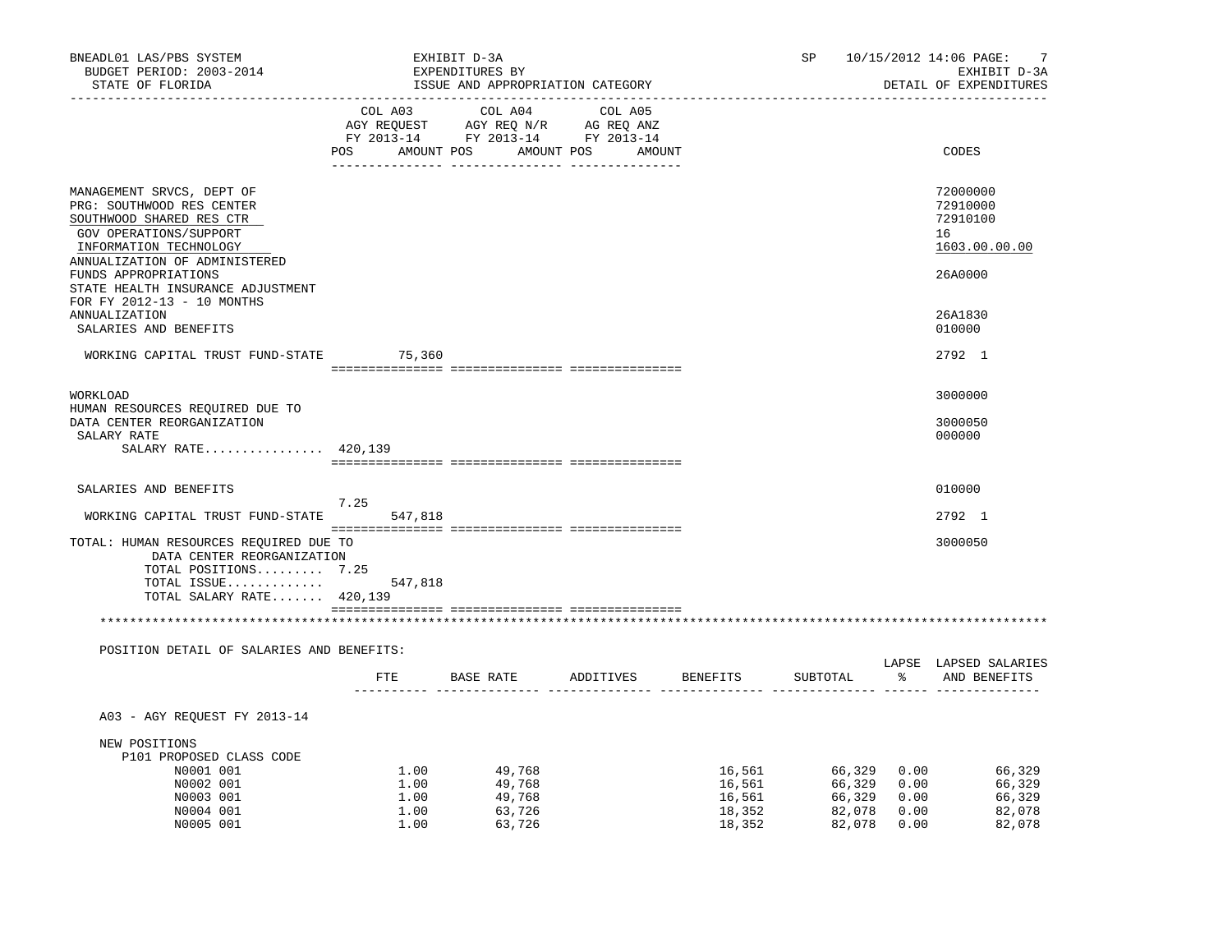| BNEADL01 LAS/PBS SYSTEM<br>BUDGET PERIOD: 2003-2014<br>STATE OF FLORIDA                                                                                                                                             |     | EXHIBIT D-3A<br>EXPENDITURES BY<br>ISSUE AND APPROPRIATION CATEGORY                                                            |        |          |                                                     | SP 10/15/2012 14:06 PAGE:<br>8<br>EXHIBIT D-3A<br>DETAIL OF EXPENDITURES      |
|---------------------------------------------------------------------------------------------------------------------------------------------------------------------------------------------------------------------|-----|--------------------------------------------------------------------------------------------------------------------------------|--------|----------|-----------------------------------------------------|-------------------------------------------------------------------------------|
|                                                                                                                                                                                                                     |     | COL A03 COL A04 COL A05<br>AGY REQUEST AGY REQ N/R AG REQ ANZ<br>FY 2013-14 FY 2013-14 FY 2013-14<br>POS AMOUNT POS AMOUNT POS | AMOUNT |          |                                                     | CODES                                                                         |
| MANAGEMENT SRVCS, DEPT OF<br>PRG: SOUTHWOOD RES CENTER<br>SOUTHWOOD SHARED RES CTR<br>GOV OPERATIONS/SUPPORT<br>INFORMATION TECHNOLOGY<br>WORKLOAD<br>HUMAN RESOURCES REQUIRED DUE TO<br>DATA CENTER REORGANIZATION |     |                                                                                                                                |        |          |                                                     | 72000000<br>72910000<br>72910100<br>16<br>1603.00.00.00<br>3000000<br>3000050 |
| POSITION DETAIL OF SALARIES AND BENEFITS:                                                                                                                                                                           | ETE | BASE RATE ADDITIVES                                                                                                            |        | BENEFITS | SUBTOTAL                                            | LAPSE LAPSED SALARIES<br>% AND BENEFITS                                       |
| A03 - AGY REQUEST FY 2013-14                                                                                                                                                                                        |     |                                                                                                                                |        |          |                                                     |                                                                               |
| NEW POSITIONS<br>N0006 001<br>N0007 001<br>N0008 001                                                                                                                                                                |     | $1.00$ $63,726$<br>$1.00$ $63,726$<br>$1.00$ $63,726$<br>0.25 $15,931$                                                         |        |          | $18,352$ $82,078$ $0.00$<br>$4,588$ $20,519$ $0.00$ | 18,352 82,078 0.00 82,078<br>82,078<br>20,519                                 |
| TOTALS FOR ISSUE BY FUND<br>2792 WORKING CAPITAL TRUST FUND                                                                                                                                                         |     |                                                                                                                                |        |          |                                                     | 547,818                                                                       |
|                                                                                                                                                                                                                     |     | 7.25 420,139                                                                                                                   |        |          | 127,679 547,818                                     | ______________<br>547,818<br>==============                                   |
|                                                                                                                                                                                                                     |     |                                                                                                                                |        |          |                                                     |                                                                               |
| PROGRAM OR SERVICE-LEVEL<br>INFORMATION TECHNOLOGY<br>SERVER LOG MANAGEMENT TOOL<br>EXPANSION<br>EXPENSES                                                                                                           |     |                                                                                                                                |        |          |                                                     | 3630000<br>36350C0<br>040000                                                  |
| WORKING CAPITAL TRUST FUND-STATE                                                                                                                                                                                    |     | 255,000                                                                                                                        |        |          |                                                     | 2792 1                                                                        |
| SPECIAL CATEGORIES<br>CONTRACTED SERVICES                                                                                                                                                                           |     |                                                                                                                                |        |          |                                                     | 100000<br>100777                                                              |
| WORKING CAPITAL TRUST FUND-STATE 55,000                                                                                                                                                                             |     |                                                                                                                                |        |          |                                                     | 2792 1                                                                        |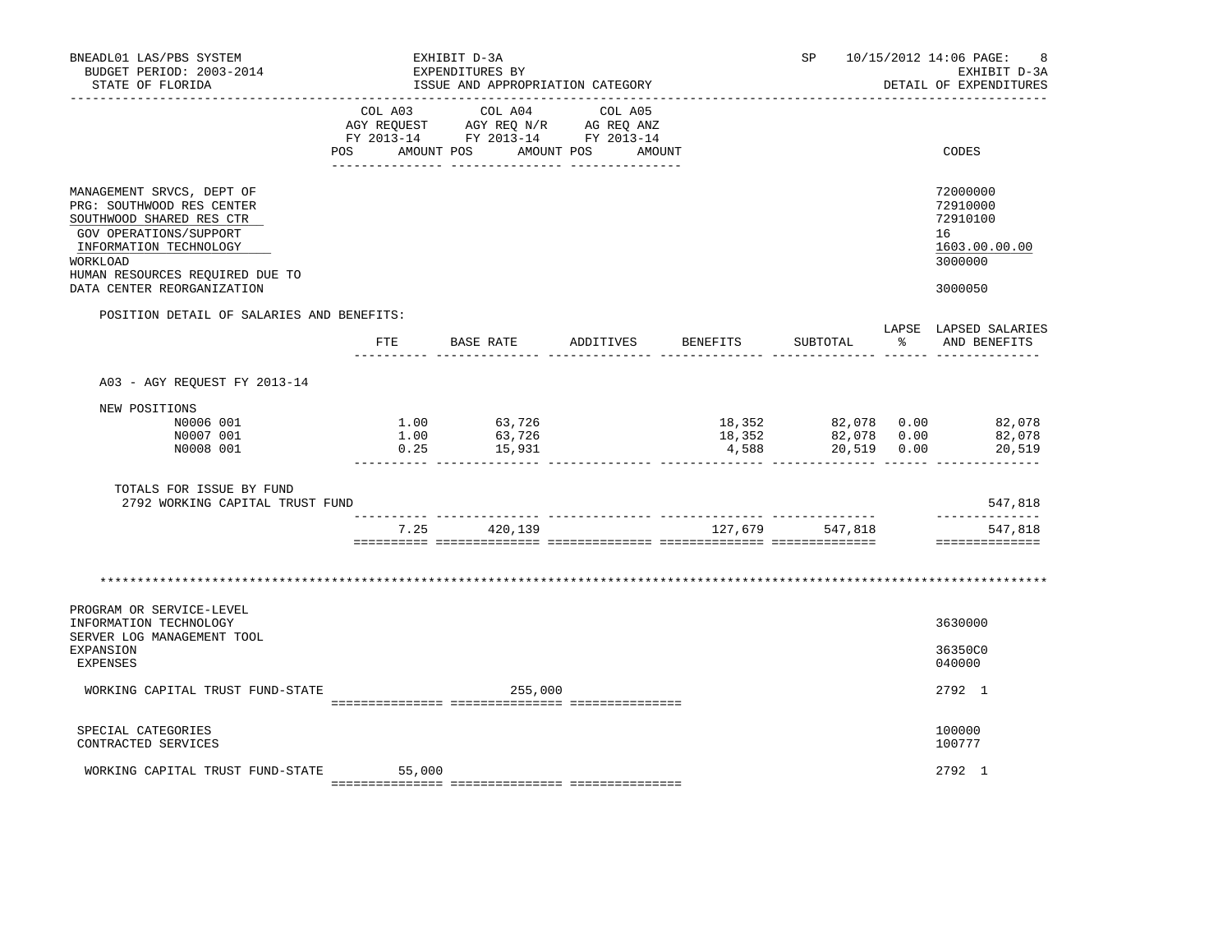| BNEADL01 LAS/PBS SYSTEM<br>BUDGET PERIOD: 2003-2014<br>STATE OF FLORIDA                                                                                                                                                    | EXHIBIT D-3A<br>EXPENDITURES BY<br>ISSUE AND APPROPRIATION CATEGORY                                                                                                                                                                                                                                                                                                                                                                                                           |                                                 | SP                                       | 10/15/2012 14:06 PAGE:<br>-9<br>EXHIBIT D-3A<br>DETAIL OF EXPENDITURES |
|----------------------------------------------------------------------------------------------------------------------------------------------------------------------------------------------------------------------------|-------------------------------------------------------------------------------------------------------------------------------------------------------------------------------------------------------------------------------------------------------------------------------------------------------------------------------------------------------------------------------------------------------------------------------------------------------------------------------|-------------------------------------------------|------------------------------------------|------------------------------------------------------------------------|
|                                                                                                                                                                                                                            | $\begin{tabular}{lllllllllll} &\multicolumn{4}{c }{\text{COL A03}} &\multicolumn{4}{c }{\text{COL A04}} &\multicolumn{4}{c }{\text{COL A05}}\\ &\multicolumn{4}{c }{\text{AGY REQUEST}} &\multicolumn{4}{c }{\text{AGY REQ N/R}} &\multicolumn{4}{c }{\text{AG REQ ANZ}}\\ &\multicolumn{4}{c }{\text{AGY REQ N/R}} &\multicolumn{4}{c }{\text{AG REQ ANZ}}\\ &\multicolumn{4}{c }{\text{FY 2013--14}} &\multicolumn{4}{c }{\text{FY 201$<br>POS AMOUNT POS AMOUNT POS AMOUNT |                                                 |                                          | CODES                                                                  |
| MANAGEMENT SRVCS, DEPT OF<br>PRG: SOUTHWOOD RES CENTER<br>SOUTHWOOD SHARED RES CTR<br>GOV OPERATIONS/SUPPORT<br>INFORMATION TECHNOLOGY<br>PROGRAM OR SERVICE-LEVEL<br>INFORMATION TECHNOLOGY<br>SERVER LOG MANAGEMENT TOOL |                                                                                                                                                                                                                                                                                                                                                                                                                                                                               |                                                 |                                          | 72000000<br>72910000<br>72910100<br>16<br>1603.00.00.00<br>3630000     |
| EXPANSION                                                                                                                                                                                                                  |                                                                                                                                                                                                                                                                                                                                                                                                                                                                               |                                                 |                                          | 36350C0                                                                |
| TOTAL: SERVER LOG MANAGEMENT TOOL<br>EXPANSION                                                                                                                                                                             |                                                                                                                                                                                                                                                                                                                                                                                                                                                                               |                                                 |                                          | 36350C0                                                                |
|                                                                                                                                                                                                                            |                                                                                                                                                                                                                                                                                                                                                                                                                                                                               |                                                 |                                          |                                                                        |
|                                                                                                                                                                                                                            |                                                                                                                                                                                                                                                                                                                                                                                                                                                                               |                                                 |                                          |                                                                        |
| AGENCY ISSUE NARRATIVE:<br>2013-2014 BUDGET YEAR NARRATIVE:<br>ISSUE TITLE:                                                                                                                                                |                                                                                                                                                                                                                                                                                                                                                                                                                                                                               | IT COMPONENT? YES                               |                                          |                                                                        |
| Enterprise Server Log Management Tools Expansion                                                                                                                                                                           |                                                                                                                                                                                                                                                                                                                                                                                                                                                                               |                                                 |                                          |                                                                        |
| LINKAGE TO GOVERNOR'S PRIORITIES:                                                                                                                                                                                          | Civic and Governance Systems - Invest in strategic statewide and regional economic development priorities.                                                                                                                                                                                                                                                                                                                                                                    |                                                 |                                          |                                                                        |
| PROBLEM STATEMENT:                                                                                                                                                                                                         | The SSRC is mandated, per Rule 71A-1, Florida Administrative Code to provide certain security services (vulnerability<br>identification, intrusion detection, monitoring and security remediation) and CJIS. The SSRC currently has no spend plan<br>items or budget for additional security and compliance tools for the SSRC.                                                                                                                                               |                                                 |                                          |                                                                        |
| SUMMARY:                                                                                                                                                                                                                   | This issue requests funding to upgrade the Log Management Infrastructure to continue to proactively manage Windows<br>servers and Open Systems servers across the distributed networks. This issue will assist with the increasing compliance<br>mandates and operational efficiency demands, while also providing the ability to efficiently collect, compress and store<br>all log files, advanced searching, analytics, correlation, alerting and reporting.               |                                                 |                                          |                                                                        |
| FISCAL INFORMATION:                                                                                                                                                                                                        | The requested funding includes \$255,000 non-recurring in the Expenses appropriation category for licenses, and \$55,000<br>recurring in the Contracted Services appropriation category for recurring renewal and maintenance.                                                                                                                                                                                                                                                |                                                 |                                          |                                                                        |
| Working Capital Trust Fund (2792)<br>Expenses $(040000)$                                                                                                                                                                   | Special Categories: Contracted Services (100777)                                                                                                                                                                                                                                                                                                                                                                                                                              | (Non-Recurring) 255,000<br>$(Recurring)$ 55,000 |                                          |                                                                        |
| Total Request                                                                                                                                                                                                              |                                                                                                                                                                                                                                                                                                                                                                                                                                                                               |                                                 | __________<br>310,000<br><b>EBEREERS</b> | $FSI = 1$                                                              |
|                                                                                                                                                                                                                            |                                                                                                                                                                                                                                                                                                                                                                                                                                                                               |                                                 |                                          |                                                                        |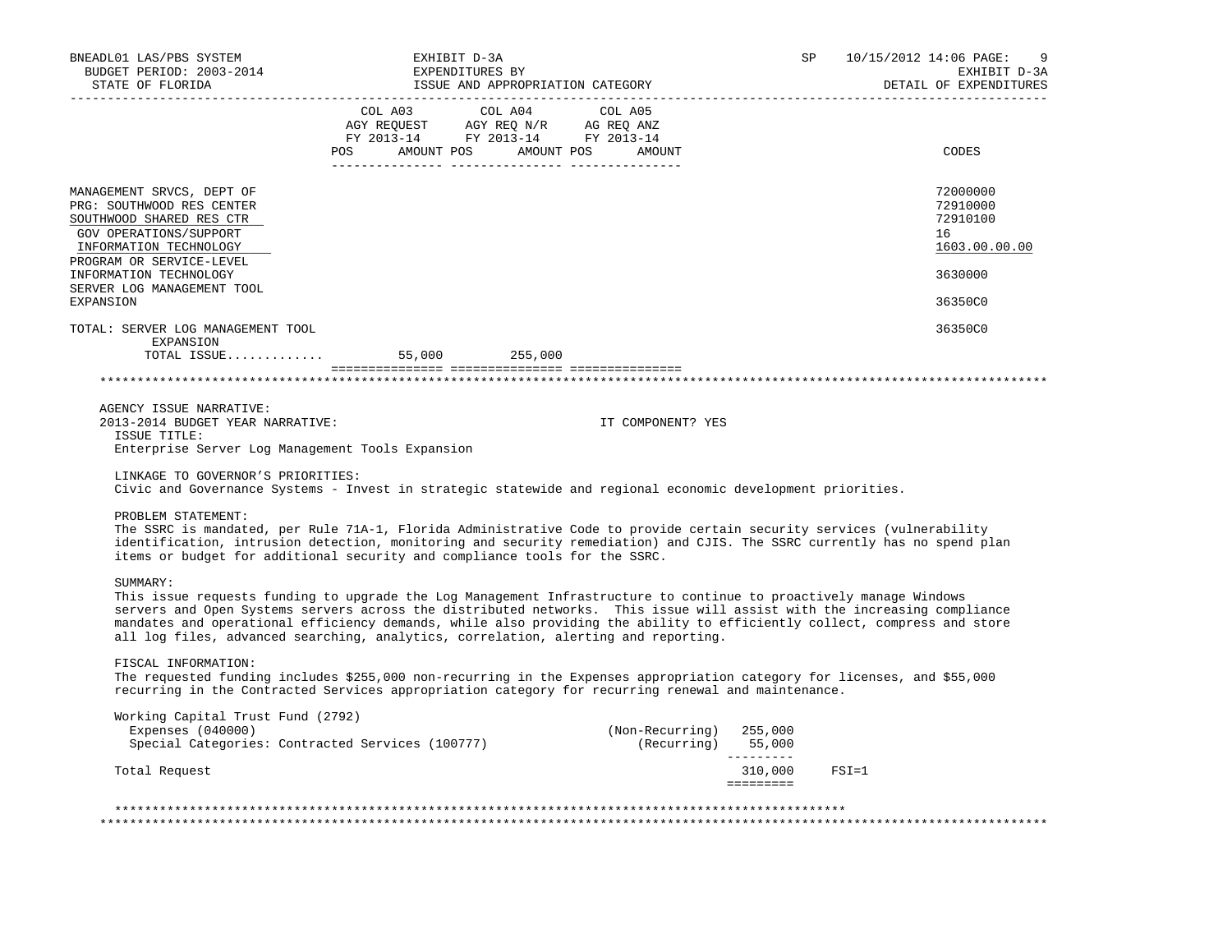| BNEADL01 LAS/PBS SYSTEM<br>BUDGET PERIOD: 2003-2014                                                                                                                                                                                                                                                                                                                                                                                                                                                                                                                                                                |                                             | EXHIBIT D-3A<br>EXPENDITURES BY                                                   |                   | SP | 10/15/2012 14:06 PAGE: 10<br>EXHIBIT D-3A<br>DETAIL OF EXPENDITURES |
|--------------------------------------------------------------------------------------------------------------------------------------------------------------------------------------------------------------------------------------------------------------------------------------------------------------------------------------------------------------------------------------------------------------------------------------------------------------------------------------------------------------------------------------------------------------------------------------------------------------------|---------------------------------------------|-----------------------------------------------------------------------------------|-------------------|----|---------------------------------------------------------------------|
|                                                                                                                                                                                                                                                                                                                                                                                                                                                                                                                                                                                                                    | COL A03<br>POS AMOUNT POS AMOUNT POS AMOUNT | COL A04<br>AGY REQUEST AGY REQ N/R AG REQ ANZ<br>FY 2013-14 FY 2013-14 FY 2013-14 | COL A05           |    | CODES                                                               |
| MANAGEMENT SRVCS, DEPT OF<br>PRG: SOUTHWOOD RES CENTER<br>SOUTHWOOD SHARED RES CTR<br>GOV OPERATIONS/SUPPORT<br>INFORMATION TECHNOLOGY<br>PROGRAM OR SERVICE-LEVEL                                                                                                                                                                                                                                                                                                                                                                                                                                                 |                                             |                                                                                   |                   |    | 72000000<br>72910000<br>72910100<br>16<br>1603.00.00.00             |
| INFORMATION TECHNOLOGY<br>SEVER CAPACITY INCREASE<br>SPECIAL CATEGORIES<br>CONTRACTED SERVICES                                                                                                                                                                                                                                                                                                                                                                                                                                                                                                                     |                                             |                                                                                   |                   |    | 3630000<br>36351C0<br>100000<br>100777                              |
| WORKING CAPITAL TRUST FUND-STATE 92,000                                                                                                                                                                                                                                                                                                                                                                                                                                                                                                                                                                            |                                             |                                                                                   |                   |    | 2792 1                                                              |
| DEFERRED-PAY COM CONTRACTS                                                                                                                                                                                                                                                                                                                                                                                                                                                                                                                                                                                         |                                             |                                                                                   |                   |    | 105280                                                              |
| WORKING CAPITAL TRUST FUND-STATE 66,000                                                                                                                                                                                                                                                                                                                                                                                                                                                                                                                                                                            |                                             |                                                                                   |                   |    | 2792 1                                                              |
| TOTAL: SEVER CAPACITY INCREASE<br>TOTAL ISSUE $158,000$                                                                                                                                                                                                                                                                                                                                                                                                                                                                                                                                                            |                                             |                                                                                   |                   |    | 36351C0                                                             |
|                                                                                                                                                                                                                                                                                                                                                                                                                                                                                                                                                                                                                    |                                             |                                                                                   |                   |    |                                                                     |
| AGENCY ISSUE NARRATIVE:<br>2013-2014 BUDGET YEAR NARRATIVE:<br>ISSUE TITLE:<br>Additional Server Capacity                                                                                                                                                                                                                                                                                                                                                                                                                                                                                                          |                                             |                                                                                   | IT COMPONENT? YES |    |                                                                     |
| LINKAGE TO GOVERNOR'S PRIORITIES:<br>Civic and Governance Systems - Invest in strategic statewide and regional economic development priorities.                                                                                                                                                                                                                                                                                                                                                                                                                                                                    |                                             |                                                                                   |                   |    |                                                                     |
| PROBLEM STATEMENT:<br>Currently, the SSRC Open Systems and Windows Platforms have no approved spend plan items for migration of aging DC, DOT,<br>DEO, DOEA, DEM and FWC hardware transferred to the SSRC as part of DCC. By the end of FY 13/14, 66% of the DC Windows<br>servers in production on 7/1/2013 will be over 6 years old and 36% of those will be 10 years old. DOT will have 66% over<br>5 years old. The other 4 agencies will have 59% that are over 6 years old. This aging equipment increases the risk of<br>failure, service outages, while also increasing maintenance and data center costs. |                                             |                                                                                   |                   |    |                                                                     |
| SUMMARY:<br>This issue requests funding to provide capacity to migrate aging DCC hardware which will contribute to both SSRC Open<br>Systems and Windows Platform's ability to meet SLA targets, and through consolidation and virtualization, may add some                                                                                                                                                                                                                                                                                                                                                        |                                             |                                                                                   |                   |    |                                                                     |

 Systems and Windows Platform's ability to meet SLA targets, and through consolidation and virtualization, may add some capacity for anticipated customer service needs. An estimated 32 servers and related incidentals are included in this request. Migrated equipment will be surplused or demoted to test and development services if it is newer than existing test and development equipment.

# FISCAL INFORMATION:

 The requested funding includes \$66,000 recurring in the Deferred-Payment Commodity Contracts appropriation category for hardware and licensing, and \$92,000 recurring in the Contracted Services appropriations category for annual license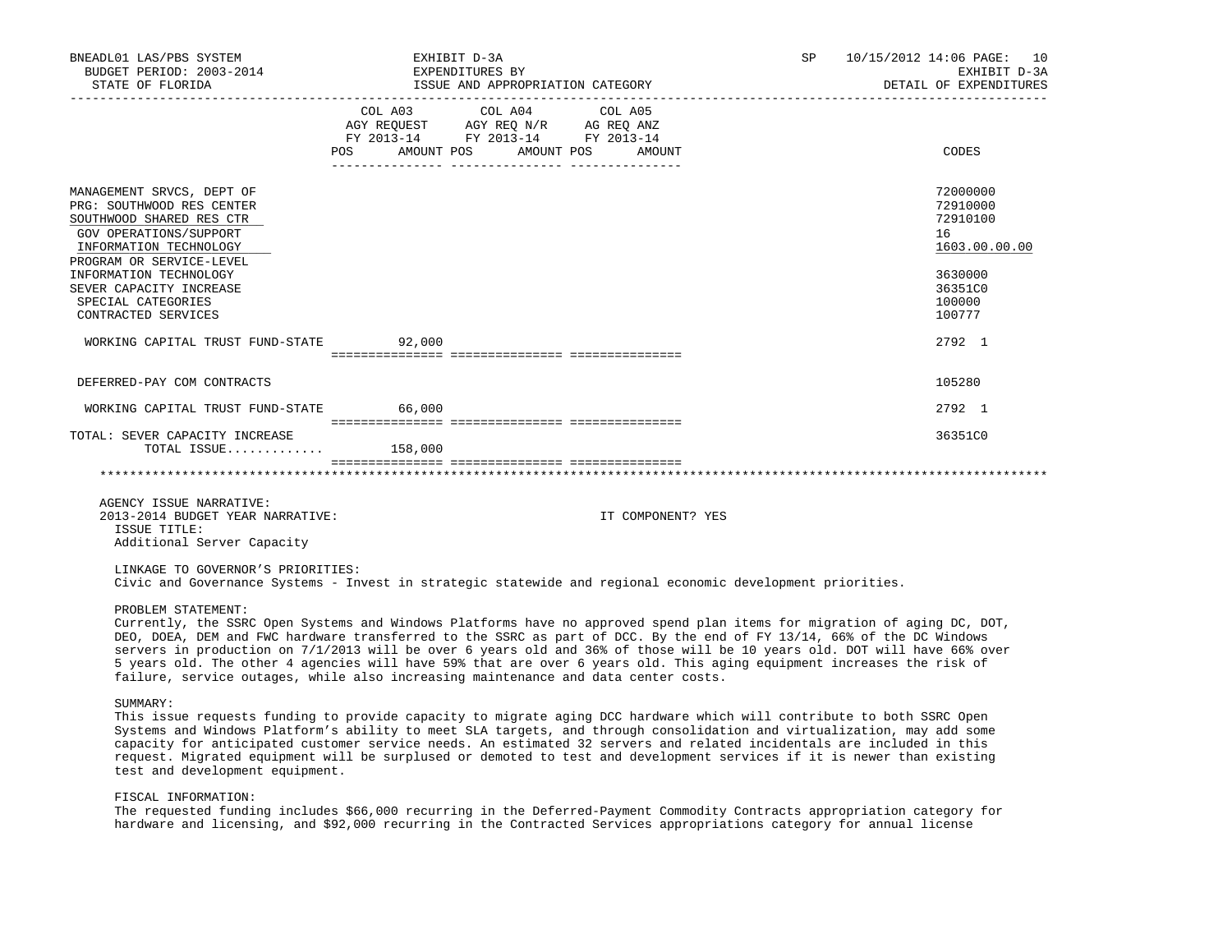| BNEADL01 LAS/PBS SYSTEM<br>BUDGET PERIOD: 2003-2014<br>STATE OF FLORIDA                                                                                                                                                 | EXHIBIT D-3A<br>EXPENDITURES BY<br>ISSUE AND APPROPRIATION CATEGORY                                                                                                                            | _______________________                  | SP                                          |           | 10/15/2012 14:06 PAGE: 11<br>EXHIBIT D-3A<br>DETAIL OF EXPENDITURES           |
|-------------------------------------------------------------------------------------------------------------------------------------------------------------------------------------------------------------------------|------------------------------------------------------------------------------------------------------------------------------------------------------------------------------------------------|------------------------------------------|---------------------------------------------|-----------|-------------------------------------------------------------------------------|
|                                                                                                                                                                                                                         | $\begin{tabular}{lcccc} COL A03 & COL A04 & COL A05 \\ AGY REQUEST & AGY REQ N/R & AG REQ ANZ \\ FY & 2013-14 & FY & 2013-14 & FY & 2013-14 \end{tabular}$<br>POS AMOUNT POS AMOUNT POS AMOUNT |                                          |                                             |           | CODES                                                                         |
| MANAGEMENT SRVCS, DEPT OF<br>PRG: SOUTHWOOD RES CENTER<br>SOUTHWOOD SHARED RES CTR<br>GOV OPERATIONS/SUPPORT<br>INFORMATION TECHNOLOGY<br>PROGRAM OR SERVICE-LEVEL<br>INFORMATION TECHNOLOGY<br>SEVER CAPACITY INCREASE |                                                                                                                                                                                                |                                          |                                             |           | 72000000<br>72910000<br>72910100<br>16<br>1603.00.00.00<br>3630000<br>36351C0 |
| renewal and hardware maintenance.                                                                                                                                                                                       |                                                                                                                                                                                                |                                          |                                             |           |                                                                               |
| Working Capital Trust Fund (2792)<br>Deferred-Payment Commodity Contracts (105280)<br>Special Categories: Contracted Services (100777)                                                                                  |                                                                                                                                                                                                | (Recurring) 66,000<br>(Recurring) 92,000 |                                             |           |                                                                               |
| Total Request                                                                                                                                                                                                           |                                                                                                                                                                                                |                                          | $- - - - - - - - -$<br>158,000<br>========= | $FSI = 1$ |                                                                               |
| SYSTEM MANAGEMENT LICENSE INCREASE<br><b>EXPENSES</b><br>WORKING CAPITAL TRUST FUND-STATE                                                                                                                               | 147,000                                                                                                                                                                                        |                                          |                                             |           | 36352C0<br>040000<br>2792 1                                                   |
|                                                                                                                                                                                                                         |                                                                                                                                                                                                |                                          |                                             |           |                                                                               |
| SPECIAL CATEGORIES<br>CONTRACTED SERVICES                                                                                                                                                                               |                                                                                                                                                                                                |                                          |                                             |           | 100000<br>100777                                                              |
| WORKING CAPITAL TRUST FUND-STATE 30,000                                                                                                                                                                                 |                                                                                                                                                                                                |                                          |                                             |           | 2792 1                                                                        |
| TOTAL: SYSTEM MANAGEMENT LICENSE INCREASE                                                                                                                                                                               | 147,000                                                                                                                                                                                        |                                          |                                             |           | 36352C0                                                                       |
| AGENCY ISSUE NARRATIVE:<br>2013-2014 BUDGET YEAR NARRATIVE:<br>ISSUE TITLE:<br>Additional Windows System Management Software and Tools                                                                                  |                                                                                                                                                                                                | IT COMPONENT? YES                        |                                             |           |                                                                               |
| LINKAGE TO GOVERNOR'S PRIORITIES:<br>Civic and Governance Systems - Invest in strategic statewide and regional economic development priorities.                                                                         |                                                                                                                                                                                                |                                          |                                             |           |                                                                               |
| PROBLEM STATEMENT:<br>One of the fundamentals of maintaining service levels in a proactive manner is an effective monitoring and reporting of                                                                           |                                                                                                                                                                                                |                                          |                                             |           |                                                                               |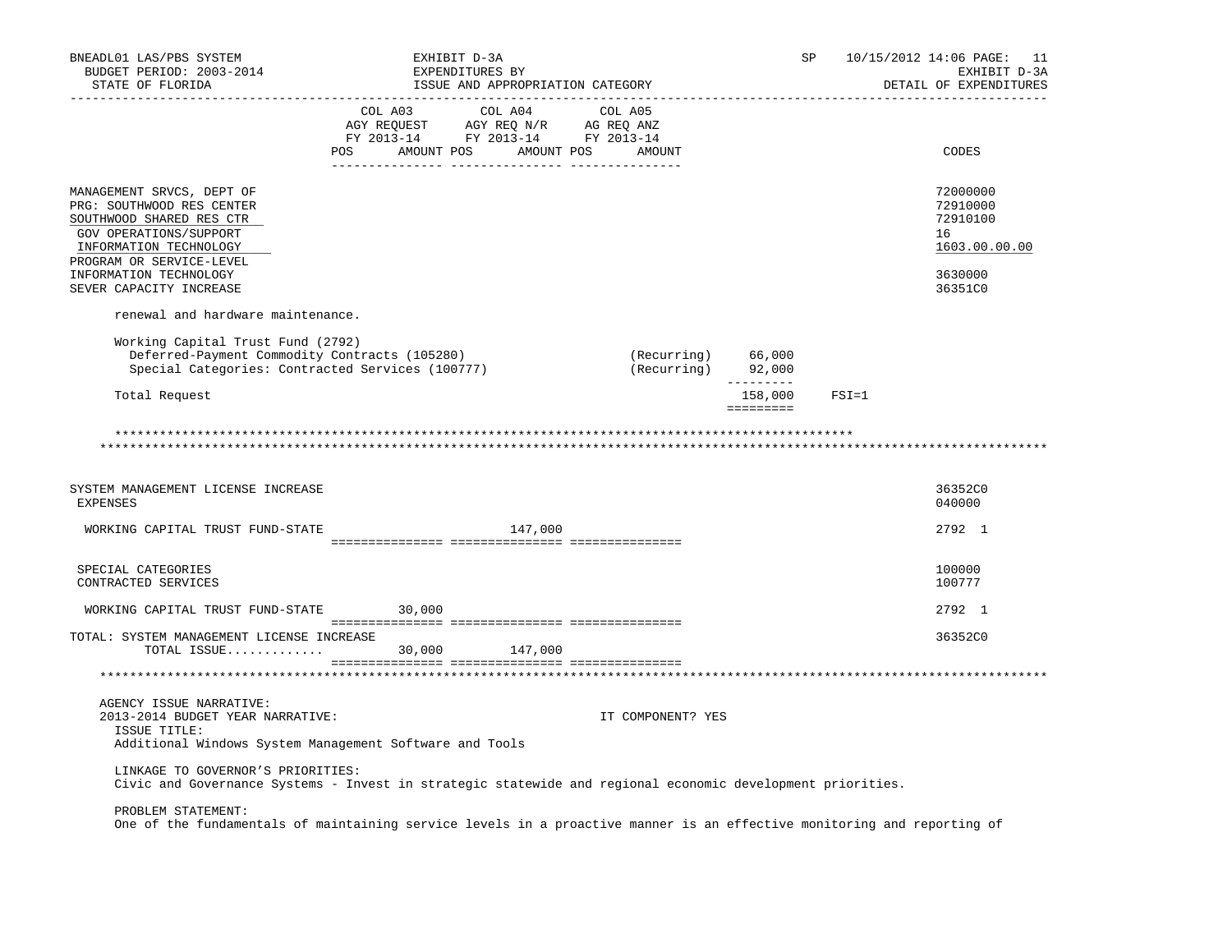| BNEADL01 LAS/PBS SYSTEM<br>BUDGET PERIOD: 2003-2014<br>STATE OF FLORIDA                                                                                            | EXHIBIT D-3A<br>EXPENDITURES BY<br>ISSUE AND APPROPRIATION CATEGORY                                                                         | 10/15/2012 14:06 PAGE: 12<br>SP.<br>EXHIBIT D-3A<br>DETAIL OF EXPENDITURES |
|--------------------------------------------------------------------------------------------------------------------------------------------------------------------|---------------------------------------------------------------------------------------------------------------------------------------------|----------------------------------------------------------------------------|
|                                                                                                                                                                    | COL A03 COL A04 COL A05<br>AGY REOUEST AGY REO N/R AG REO ANZ<br>FY 2013-14 FY 2013-14 FY 2013-14<br>AMOUNT POS AMOUNT POS<br>POS<br>AMOUNT | CODES                                                                      |
| MANAGEMENT SRVCS, DEPT OF<br>PRG: SOUTHWOOD RES CENTER<br>SOUTHWOOD SHARED RES CTR<br>GOV OPERATIONS/SUPPORT<br>INFORMATION TECHNOLOGY<br>PROGRAM OR SERVICE-LEVEL |                                                                                                                                             | 72000000<br>72910000<br>72910100<br>16<br>1603.00.00.00                    |
| INFORMATION TECHNOLOGY<br>SYSTEM MANAGEMENT LICENSE INCREASE                                                                                                       |                                                                                                                                             | 3630000<br>36352C0                                                         |

 key server health parameters. In order to be legally licensed for monitoring and patching, we will need to purchase additional licenses of SSRC standard system management tools to cover the additional hardware that will be consolidated in FY 13/14 due to DCC. In order to bring the added hardware to current SSRC standards, we will need additional Tivoli and SolarWinds licenses.

#### SUMMARY:

 This issue requests funding to acquire and implement the current SSRC standards for patching, software deployment, and monitoring on equipment added thru DCC. The solution is sized to include additional software licenses to support server monitoring, reporting and patching on servers acquired through the FY 13/14 DCC entities.

## FISCAL INFORMATION:

 The requested funding includes \$147,000 non-recurring in the Expenses appropriations category for initial software and licensing, and \$30,000 recurring in the Contracted Services appropriations category for continued software assurance.

| Total Request       |                                                  |                 | 177,000 | $FSI = 1$ |
|---------------------|--------------------------------------------------|-----------------|---------|-----------|
|                     | Special Categories: Contracted Services (100777) | (Recurring)     | 30,000  |           |
| Expenses $(040000)$ | Working Capital Trust Fund (2792)                | (Non-Recurring) | 147,000 |           |

 \*\*\*\*\*\*\*\*\*\*\*\*\*\*\*\*\*\*\*\*\*\*\*\*\*\*\*\*\*\*\*\*\*\*\*\*\*\*\*\*\*\*\*\*\*\*\*\*\*\*\*\*\*\*\*\*\*\*\*\*\*\*\*\*\*\*\*\*\*\*\*\*\*\*\*\*\*\*\*\*\*\*\*\*\*\*\*\*\*\*\*\*\*\*\*\*\*\*\* \*\*\*\*\*\*\*\*\*\*\*\*\*\*\*\*\*\*\*\*\*\*\*\*\*\*\*\*\*\*\*\*\*\*\*\*\*\*\*\*\*\*\*\*\*\*\*\*\*\*\*\*\*\*\*\*\*\*\*\*\*\*\*\*\*\*\*\*\*\*\*\*\*\*\*\*\*\*\*\*\*\*\*\*\*\*\*\*\*\*\*\*\*\*\*\*\*\*\*\*\*\*\*\*\*\*\*\*\*\*\*\*\*\*\*\*\*\*\*\*\*\*\*\*\*\*\*

| EXISTING BACKUP CAPACITY INCREASE<br>SPECIAL CATEGORIES<br>CONTRACTED SERVICES |         |         | 36353C0<br>100000<br>100777 |
|--------------------------------------------------------------------------------|---------|---------|-----------------------------|
| WORKING CAPITAL TRUST FUND-STATE                                               | 204,480 | 201,459 | 2792                        |
| DEFERRED-PAY COM CONTRACTS                                                     |         |         | 105280                      |
| WORKING CAPITAL TRUST FUND-STATE                                               | 237,385 |         | 2792                        |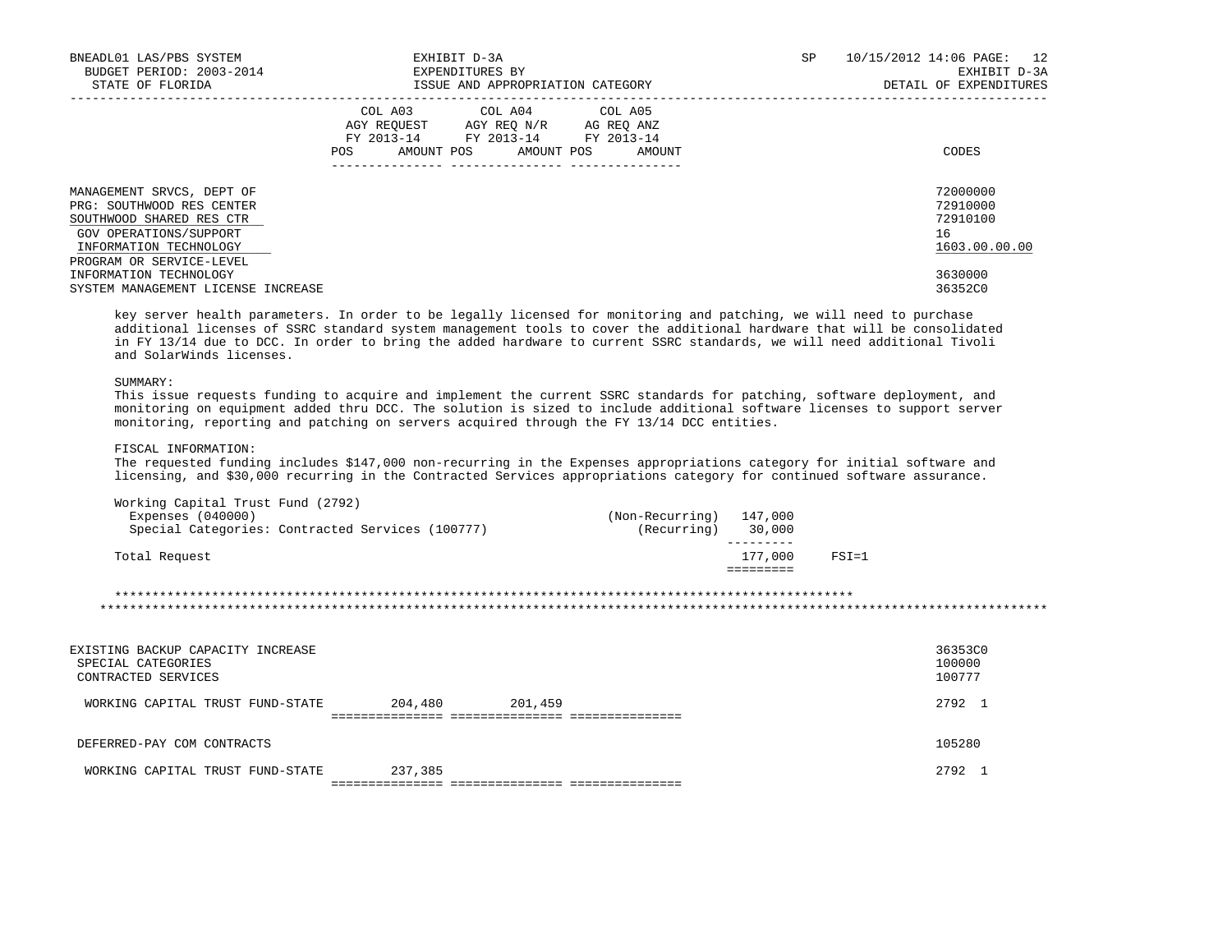| BNEADL01 LAS/PBS SYSTEM<br>BUDGET PERIOD: 2003-2014<br>STATE OF FLORIDA                                                                                            | EXHIBIT D-3A<br>EXPENDITURES BY<br>ISSUE AND APPROPRIATION CATEGORY                                                                                                                                                                                                                                                                                                                                                                                                                                                                                                                                       |                            | SP                         | 10/15/2012 14:06 PAGE: 13<br>EXHIBIT D-3A<br>DETAIL OF EXPENDITURES |
|--------------------------------------------------------------------------------------------------------------------------------------------------------------------|-----------------------------------------------------------------------------------------------------------------------------------------------------------------------------------------------------------------------------------------------------------------------------------------------------------------------------------------------------------------------------------------------------------------------------------------------------------------------------------------------------------------------------------------------------------------------------------------------------------|----------------------------|----------------------------|---------------------------------------------------------------------|
|                                                                                                                                                                    | COL A03 COL A04 COL A05<br>AGY REQUEST AGY REQ N/R AG REQ ANZ FY 2013-14 FY 2013-14 FY 2013-14<br>POS AMOUNT POS AMOUNT POS AMOUNT<br>________ _____                                                                                                                                                                                                                                                                                                                                                                                                                                                      | _________ ________________ |                            | CODES                                                               |
| MANAGEMENT SRVCS, DEPT OF<br>PRG: SOUTHWOOD RES CENTER<br>SOUTHWOOD SHARED RES CTR<br>GOV OPERATIONS/SUPPORT<br>INFORMATION TECHNOLOGY<br>PROGRAM OR SERVICE-LEVEL |                                                                                                                                                                                                                                                                                                                                                                                                                                                                                                                                                                                                           |                            |                            | 72000000<br>72910000<br>72910100<br>16<br>1603.00.00.00             |
| INFORMATION TECHNOLOGY<br>EXISTING BACKUP CAPACITY INCREASE                                                                                                        |                                                                                                                                                                                                                                                                                                                                                                                                                                                                                                                                                                                                           |                            |                            | 3630000<br>36353C0                                                  |
| TOTAL: EXISTING BACKUP CAPACITY INCREASE                                                                                                                           | TOTAL ISSUE 441,865 201,459                                                                                                                                                                                                                                                                                                                                                                                                                                                                                                                                                                               |                            |                            | 36353C0                                                             |
|                                                                                                                                                                    |                                                                                                                                                                                                                                                                                                                                                                                                                                                                                                                                                                                                           |                            | ************************** |                                                                     |
| AGENCY ISSUE NARRATIVE:<br>2013-2014 BUDGET YEAR NARRATIVE:<br>ISSUE TITLE:<br>Expansion of Existing Backup Capacity                                               |                                                                                                                                                                                                                                                                                                                                                                                                                                                                                                                                                                                                           | IT COMPONENT? YES          |                            |                                                                     |
| LINKAGE TO GOVERNOR'S PRIORITIES:<br>PROBLEM STATEMENT:                                                                                                            | Civic and Governance Systems - Invest in strategic statewide and regional economic development priorities.<br>In order to maintain service levels, the SSRC needs to expand the backup infrastructure to achieve the established<br>standards for retention and encryption to accommodate the DCC agencies. The current infrastructure supporting these<br>systems is not able to perform the backup process within a twenty-four hour period thereby increasing the risk to these<br>systems. Additionally, the tape out solutions on the existing systems do not provide encrypted media for transport. |                            |                            |                                                                     |
| SUMMARY:                                                                                                                                                           | This issue requests funding to acquire and implement the current standards on equipment added thru DCC. The solution is<br>sized to include hardware and software to support backup and reporting for an additional 250 terabytes for backup of the<br>SSRC infrastructure. The exact amount of hardware and software required is unknown at this time.                                                                                                                                                                                                                                                   |                            |                            |                                                                     |
| FISCAL INFORMATION:<br>category for maintenance.                                                                                                                   | The requested funding includes \$237,385 5-year recurring in the Deferred-Payment Commodities Contract appropriations<br>category for initial hardware and software, \$201,459 non-recurring in the Contracted Services appropriations category for<br>professional services to install new infrastructure, and \$204,480 recurring in the Contracted Services appropriations                                                                                                                                                                                                                             |                            |                            |                                                                     |
| Working Capital Trust Fund (2792)                                                                                                                                  | Special Categories: Deferred-Payment Commodity Contract (105280) (Recurring) 237,385<br>Special Categories: Contracted Services (100777) (Non-Recurring) 201,459<br>Special Categories: Contracted Services (100777) (Recurring) 204                                                                                                                                                                                                                                                                                                                                                                      |                            | __________                 |                                                                     |
| Total Request                                                                                                                                                      |                                                                                                                                                                                                                                                                                                                                                                                                                                                                                                                                                                                                           |                            | 643,324 FSI=1              |                                                                     |
|                                                                                                                                                                    |                                                                                                                                                                                                                                                                                                                                                                                                                                                                                                                                                                                                           |                            |                            |                                                                     |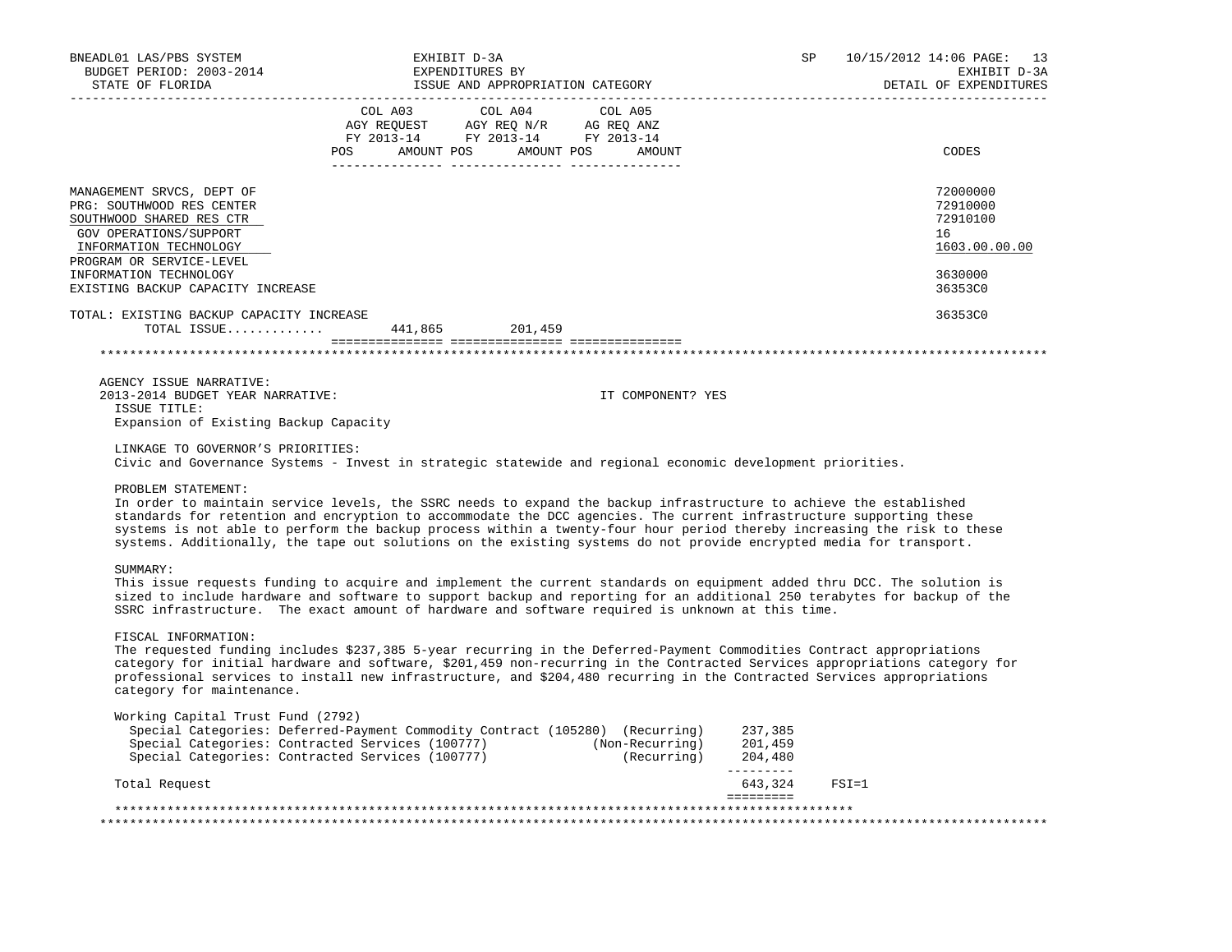| BNEADL01 LAS/PBS SYSTEM<br>BUDGET PERIOD: 2003-2014<br>STATE OF FLORIDA                                                                                            | EXHIBIT D-3A<br>EXPENDITURES BY<br>ISSUE AND APPROPRIATION CATEGORY                                                                                                                                                                                                 | 10/15/2012 14:06 PAGE: 14<br>SP<br>EXHIBIT D-3A<br>DETAIL OF EXPENDITURES                                                                                                                                                                                                                                                                                                         |
|--------------------------------------------------------------------------------------------------------------------------------------------------------------------|---------------------------------------------------------------------------------------------------------------------------------------------------------------------------------------------------------------------------------------------------------------------|-----------------------------------------------------------------------------------------------------------------------------------------------------------------------------------------------------------------------------------------------------------------------------------------------------------------------------------------------------------------------------------|
|                                                                                                                                                                    | COL A03 COL A04 COL A05<br>$\begin{tabular}{lllllll} \bf AGY \,\, REQUEST \,\, &\bf AGY \,\, REQ \,\, N/R &\bf AG \,\, REQ \,\, ANZ \\ \bf FY \,\, 2013-14 &\bf FY \,\, 2013-14 &\bf FY \,\, 2013-14 \\ \end{tabular}$<br>POS<br>AMOUNT POS<br>AMOUNT POS<br>AMOUNT | CODES                                                                                                                                                                                                                                                                                                                                                                             |
| MANAGEMENT SRVCS, DEPT OF<br>PRG: SOUTHWOOD RES CENTER<br>SOUTHWOOD SHARED RES CTR<br>GOV OPERATIONS/SUPPORT<br>INFORMATION TECHNOLOGY<br>PROGRAM OR SERVICE-LEVEL |                                                                                                                                                                                                                                                                     | 72000000<br>72910000<br>72910100<br>16<br>1603.00.00.00                                                                                                                                                                                                                                                                                                                           |
| INFORMATION TECHNOLOGY<br>MY FLORIDA MARKET PLACE (MFMP)<br>CONSOLIDATION                                                                                          |                                                                                                                                                                                                                                                                     | 3630000<br>36354C0                                                                                                                                                                                                                                                                                                                                                                |
| SPECIAL CATEGORIES<br>CONTRACTED SERVICES                                                                                                                          |                                                                                                                                                                                                                                                                     | 100000<br>100777                                                                                                                                                                                                                                                                                                                                                                  |
| WORKING CAPITAL TRUST FUND-STATE 100,000                                                                                                                           |                                                                                                                                                                                                                                                                     | 2792 1                                                                                                                                                                                                                                                                                                                                                                            |
| DATA PROCESSING CONTRACTS                                                                                                                                          |                                                                                                                                                                                                                                                                     | 105241                                                                                                                                                                                                                                                                                                                                                                            |
| WORKING CAPITAL TRUST FUND-STATE 160,000                                                                                                                           |                                                                                                                                                                                                                                                                     | 2792 1                                                                                                                                                                                                                                                                                                                                                                            |
| DEFERRED-PAY COM CONTRACTS                                                                                                                                         |                                                                                                                                                                                                                                                                     | 105280                                                                                                                                                                                                                                                                                                                                                                            |
| WORKING CAPITAL TRUST FUND-STATE 40,000                                                                                                                            |                                                                                                                                                                                                                                                                     | 2792 1                                                                                                                                                                                                                                                                                                                                                                            |
| TOTAL: MY FLORIDA MARKET PLACE (MFMP)<br>CONSOLIDATION                                                                                                             |                                                                                                                                                                                                                                                                     | 36354C0                                                                                                                                                                                                                                                                                                                                                                           |
| TOTAL ISSUE 300,000                                                                                                                                                |                                                                                                                                                                                                                                                                     |                                                                                                                                                                                                                                                                                                                                                                                   |
| AGENCY ISSUE NARRATIVE:<br>2013-2014 BUDGET YEAR NARRATIVE:<br>ISSUE TITLE:<br>MFMP Consolidation                                                                  | IT COMPONENT? YES                                                                                                                                                                                                                                                   |                                                                                                                                                                                                                                                                                                                                                                                   |
| LINKAGE TO GOVERNOR'S PRIORITIES:                                                                                                                                  | Civic and Governance Systems - Invest in strategic statewide and regional economic development priorities.                                                                                                                                                          |                                                                                                                                                                                                                                                                                                                                                                                   |
| PROBLEM STATEMENT:                                                                                                                                                 | the State of Florida. The SSRC is working with DMS-MFMP to migrate all Dev, UAT, Production and DR infrastructure<br>administration to the SSRC at contract termination as part of Full Service Transition. While working with DMS-MFMP and                         | The DMS-MFMP/Accenture contract is expiring on Dec. 7th, 2012, with all hardware and software components transferring to<br>Accenture to gather contract and HR costs, information from the preliminary inventory data suggests that some of the 80+<br>existing IT components are 8 years old and due for replacement. Additionally, there is a looming storage shortage and the |

SUMMARY:

This issue requests funding to migrate some of the aging hardware, while migrating other devices such as storage into the

systems administration of these many systems will require an additional UNIX Systems Administrator.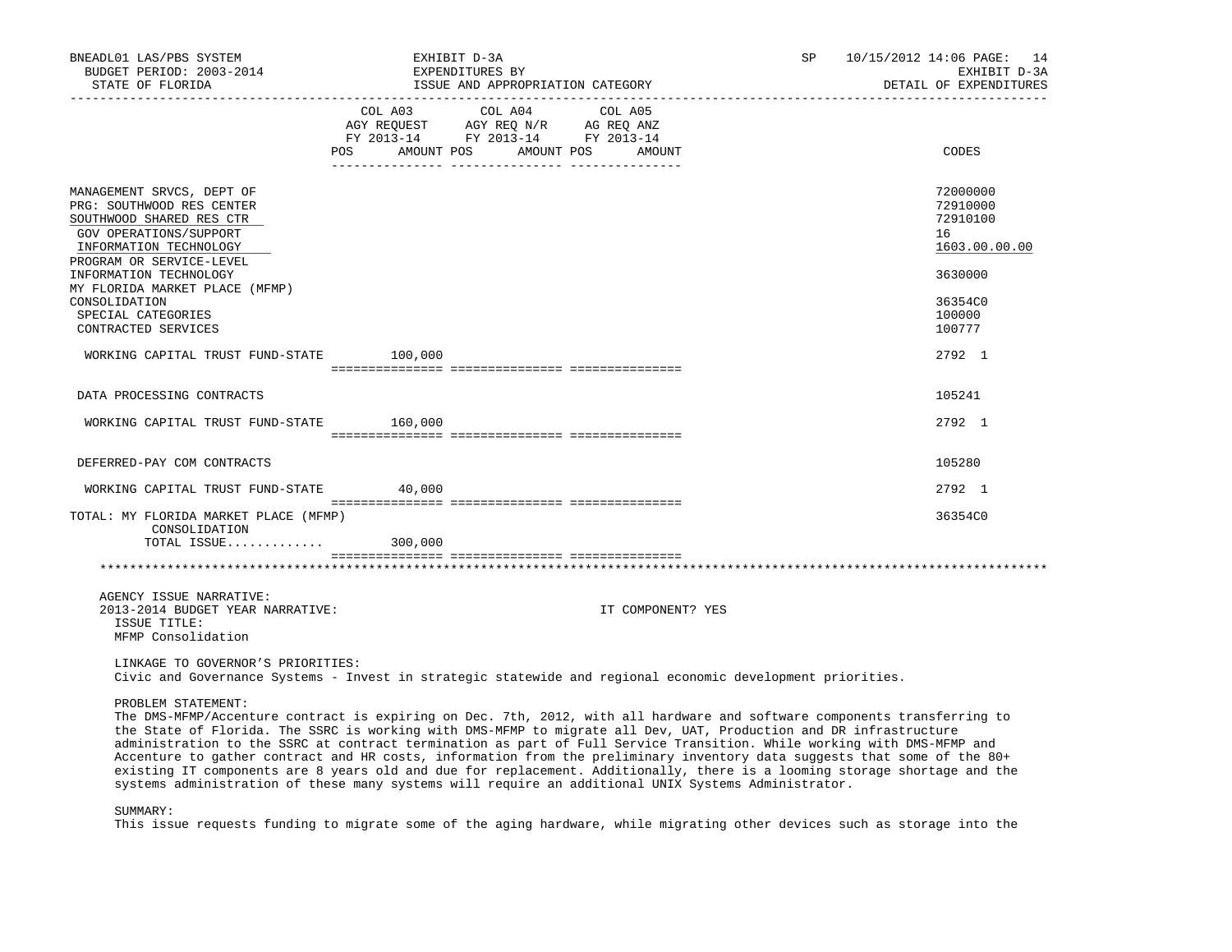| BNEADL01 LAS/PBS SYSTEM<br>BUDGET PERIOD: 2003-2014<br>STATE OF FLORIDA                                                                                                                                                                                                                                                                                                                                                                    |                                  | EXHIBIT D-3A<br>EXPENDITURES BY<br>ISSUE AND APPROPRIATION CATEGORY                                                                                        |                   | SP                         |                                                     | 10/15/2012 14:06 PAGE: 15<br>EXHIBIT D-3A<br>DETAIL OF EXPENDITURES |
|--------------------------------------------------------------------------------------------------------------------------------------------------------------------------------------------------------------------------------------------------------------------------------------------------------------------------------------------------------------------------------------------------------------------------------------------|----------------------------------|------------------------------------------------------------------------------------------------------------------------------------------------------------|-------------------|----------------------------|-----------------------------------------------------|---------------------------------------------------------------------|
|                                                                                                                                                                                                                                                                                                                                                                                                                                            | POS AMOUNT POS AMOUNT POS AMOUNT | $\begin{tabular}{lcccc} COL A03 & COL A04 & COL A05 \\ AGY REQUEST & AGY REQ N/R & AG REQ ANZ \\ FY & 2013-14 & FY & 2013-14 & FY & 2013-14 \end{tabular}$ |                   |                            |                                                     | CODES                                                               |
| MANAGEMENT SRVCS, DEPT OF<br>PRG: SOUTHWOOD RES CENTER<br>SOUTHWOOD SHARED RES CTR<br>GOV OPERATIONS/SUPPORT<br>INFORMATION TECHNOLOGY<br>PROGRAM OR SERVICE-LEVEL                                                                                                                                                                                                                                                                         |                                  |                                                                                                                                                            |                   |                            |                                                     | 72000000<br>72910000<br>72910100<br>16<br>1603.00.00.00             |
| INFORMATION TECHNOLOGY<br>MY FLORIDA MARKET PLACE (MFMP)                                                                                                                                                                                                                                                                                                                                                                                   |                                  |                                                                                                                                                            |                   |                            |                                                     | 3630000                                                             |
| CONSOLIDATION                                                                                                                                                                                                                                                                                                                                                                                                                              |                                  |                                                                                                                                                            |                   |                            |                                                     | 36354C0                                                             |
| consolidated enterprise service. Migrated equipment will be surplused or demoted to test and development services if it<br>is newer than existing test and development equipment.                                                                                                                                                                                                                                                          |                                  |                                                                                                                                                            |                   |                            |                                                     |                                                                     |
| FISCAL INFORMATION:<br>The requested funding includes \$40,000 5 year recurring in the Deferred-Payment Commodities Contract appropriations<br>category for hardware, \$100,000 recurring in the Contracted Services appropriations category for maintenance, and<br>\$160,000 recurring in the Contracted Services/Data Processing Contracts appropriations category for contractual staff to<br>support administration of the equipment. |                                  |                                                                                                                                                            |                   |                            |                                                     |                                                                     |
| Working Capital Trust Fund (2792)<br>Special Categories: Deferred-Payment Commodity Contract (105280)<br>Special Categories: Contracted Services/Data Processing Contracts (105241) (Recurring)<br>Special Categories: Contracted Services (100777)                                                                                                                                                                                        |                                  |                                                                                                                                                            |                   | (Recurring)<br>(Recurring) | 40,000<br>160,000<br>100,000<br>$- - - - - - - - -$ |                                                                     |
| Total Request                                                                                                                                                                                                                                                                                                                                                                                                                              |                                  |                                                                                                                                                            |                   |                            | 300,000<br>=========                                | $FSI = 1$                                                           |
|                                                                                                                                                                                                                                                                                                                                                                                                                                            |                                  |                                                                                                                                                            |                   |                            |                                                     |                                                                     |
| DISASTER RECOVERY PLANNING<br>SPECIAL CATEGORIES<br>CONTRACTED SERVICES                                                                                                                                                                                                                                                                                                                                                                    |                                  |                                                                                                                                                            |                   |                            |                                                     | 36355C0<br>100000<br>100777                                         |
| WORKING CAPITAL TRUST FUND-STATE                                                                                                                                                                                                                                                                                                                                                                                                           |                                  | 250,000                                                                                                                                                    |                   |                            |                                                     | 2792 1                                                              |
|                                                                                                                                                                                                                                                                                                                                                                                                                                            |                                  |                                                                                                                                                            |                   |                            |                                                     |                                                                     |
| AGENCY ISSUE NARRATIVE:<br>2013-2014 BUDGET YEAR NARRATIVE:<br>ISSUE TITLE:<br>Disaster Recovery Planning                                                                                                                                                                                                                                                                                                                                  |                                  |                                                                                                                                                            | IT COMPONENT? YES |                            |                                                     |                                                                     |
| LINKAGE TO GOVERNOR'S PRIORITIES:<br>Civic and Governance Systems - Invest in strategic statewide and regional economic development priorities.                                                                                                                                                                                                                                                                                            |                                  |                                                                                                                                                            |                   |                            |                                                     |                                                                     |
| PROBLEM STATEMENT:                                                                                                                                                                                                                                                                                                                                                                                                                         |                                  |                                                                                                                                                            |                   |                            |                                                     |                                                                     |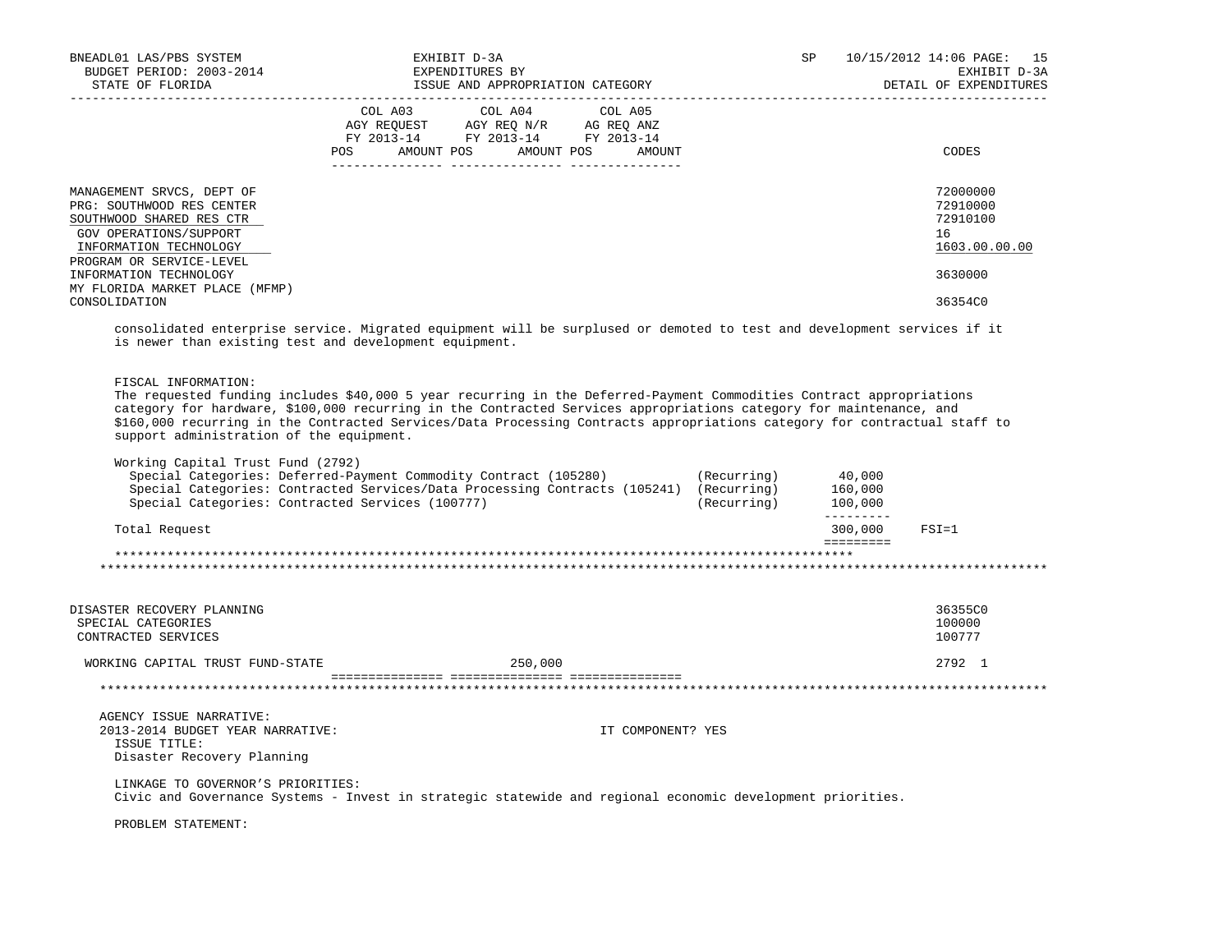| BNEADL01 LAS/PBS SYSTEM                                                                                                                                                                                                                                     | EXHIBIT D-3A<br>BUDGET PERIOD: 2003-2014<br>STATE OF FLORIDA<br>STATE OF FLORIDA<br>STATE OF STATE AND APPROP<br>ISSUE AND APPROPRIATION CATEGORY                                                                                                                                                                                                                                                                                                                                                     |                 | SP      | 10/15/2012 14:06 PAGE: 16<br>EXHIBIT D-3A<br>DETAIL OF EXPENDITURES           |
|-------------------------------------------------------------------------------------------------------------------------------------------------------------------------------------------------------------------------------------------------------------|-------------------------------------------------------------------------------------------------------------------------------------------------------------------------------------------------------------------------------------------------------------------------------------------------------------------------------------------------------------------------------------------------------------------------------------------------------------------------------------------------------|-----------------|---------|-------------------------------------------------------------------------------|
|                                                                                                                                                                                                                                                             | COL A03 COL A04 COL A05<br>AGY REQUEST AGY REQ N/R AG REQ ANZ<br>FY 2013-14 FY 2013-14 FY 2013-14<br>POS AMOUNT POS AMOUNT POS                                                                                                                                                                                                                                                                                                                                                                        | AMOUNT          |         | CODES                                                                         |
| MANAGEMENT SRVCS, DEPT OF<br>PRG: SOUTHWOOD RES CENTER<br>SOUTHWOOD SHARED RES CTR<br>GOV OPERATIONS/SUPPORT<br>INFORMATION TECHNOLOGY<br>PROGRAM OR SERVICE-LEVEL<br>INFORMATION TECHNOLOGY<br>DISASTER RECOVERY PLANNING<br>recovery service.<br>SUMMARY: | The SSRC is mandated, per Rule 71A-1, Florida Administrative Code, Chapter 282.318 Florida Statutes and CJIS, to provide<br>disaster recovery. The SSRC does not offer Disaster Recovery as a standard operational service and is therefore not<br>included in an SLA unless specifically requested by the customer. The SSRC offers disaster recovery services through an<br>external state term contract provider. The SSRC currently has no spend plan items or budget for an operational disaster |                 |         | 72000000<br>72910000<br>72910100<br>16<br>1603.00.00.00<br>3630000<br>36355C0 |
| roadmap, and budget planning cost estimates.                                                                                                                                                                                                                | This issue requests funding to engage a vendor to develop a plan for tiered disaster recovery operational service. The<br>desired outcome is a documented justification for future LBR submission, a multi-year project plan, implementation                                                                                                                                                                                                                                                          |                 |         |                                                                               |
| FISCAL INFORMATION:<br>services.                                                                                                                                                                                                                            | The requested funding includes \$250,000 non-recurring in the Contracted Services appropriations category for vendor                                                                                                                                                                                                                                                                                                                                                                                  |                 |         |                                                                               |
| Working Capital Trust Fund (2792)                                                                                                                                                                                                                           | Special Categories: Contracted Services (100777)                                                                                                                                                                                                                                                                                                                                                                                                                                                      | (Non-Recurring) | 250,000 |                                                                               |
| Total Request                                                                                                                                                                                                                                               |                                                                                                                                                                                                                                                                                                                                                                                                                                                                                                       |                 | 250,000 | $FSI=1$                                                                       |

\*\*\*\*\*\*\*\*\*\*\*\*\*\*\*\*\*\*\*\*\*\*\*\*\*\*\*\*\*\*\*\*\*\*\*\*\*\*\*\*\*\*\*\*\*\*\*\*\*\*\*\*\*\*\*\*\*\*\*\*\*\*\*\*\*\*\*\*\*\*\*\*\*\*\*\*\*\*\*\*\*\*\*\*\*\*\*\*\*\*\*\*\*\*\*\*\*\*\*\*\*\*\*\*\*\*\*\*\*\*\*\*\*\*\*\*\*\*\*\*\*\*\*\*\*\*\*

\*\*\*\*\*\*\*\*\*\*\*\*\*\*\*\*\*\*\*\*\*\*\*\*\*\*\*\*\*\*\*\*\*\*\*\*\*\*\*\*\*\*\*\*\*\*\*\*\*\*\*\*\*\*\*\*\*\*\*\*\*\*\*\*\*\*\*\*\*\*\*\*\*\*\*\*\*\*\*\*\*\*\*\*\*\*\*\*\*\*\*\*\*\*\*\*\*\*\*\*\*\*\*\*\*\*\*\*\*\*\*\*\*\*\*\*\*\*\*\*\*\*\*\*\*\*\*

SERVICE DESK TOOL REPLACEMENT<br>SPECIAL CATEGORIES 100000 SPECIAL CATEGORIES 100000 POSTAGORIES AND SERVICES AND SERVICES AND SERVICES AND SERVICES AND SERVICES AND SERVICES

WORKING CAPITAL TRUST FUND-STATE 80,000 180,000 2792 1

=============== =============== ===============

 ========= \*\*\*\*\*\*\*\*\*\*\*\*\*\*\*\*\*\*\*\*\*\*\*\*\*\*\*\*\*\*\*\*\*\*\*\*\*\*\*\*\*\*\*\*\*\*\*\*\*\*\*\*\*\*\*\*\*\*\*\*\*\*\*\*\*\*\*\*\*\*\*\*\*\*\*\*\*\*\*\*\*\*\*\*\*\*\*\*\*\*\*\*\*\*\*\*\*\*\*

 AGENCY ISSUE NARRATIVE: 2013-2014 BUDGET YEAR NARRATIVE: IT COMPONENT? YES ISSUE TITLE: Service Desk Tool Replacement

CONTRACTED SERVICES

LINKAGE TO GOVERNOR'S PRIORITIES: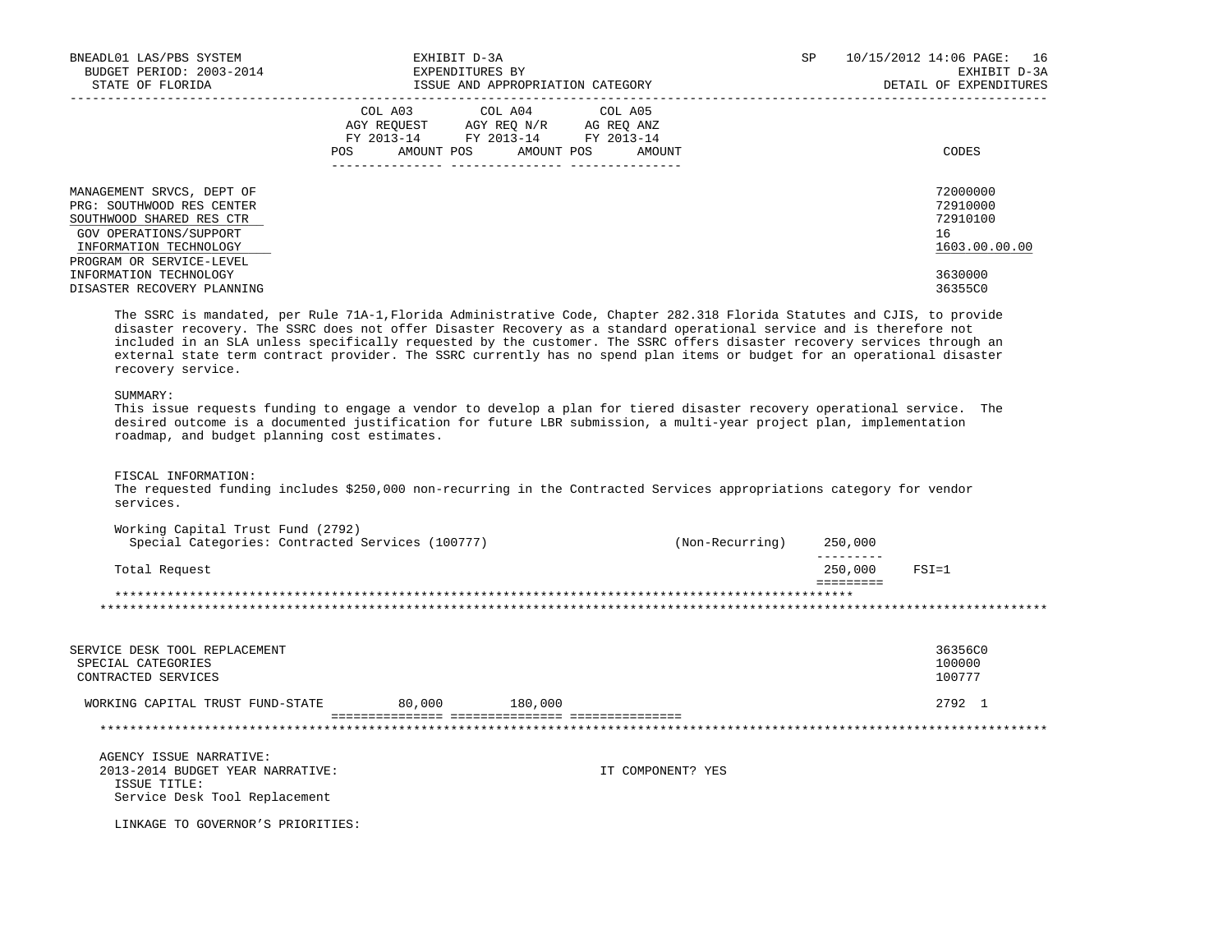| EXHIBIT D-3A<br>BNEADL01 LAS/PBS SYSTEM<br>BUDGET PERIOD: 2003-2014<br>EXPENDITURES BY<br>STATE OF FLORIDA<br>ISSUE AND APPROPRIATION CATEGORY                     |                                                                                                                                                   |  | 10/15/2012 14:06 PAGE: 17<br>EXHIBIT D-3A<br>DETAIL OF EXPENDITURES |
|--------------------------------------------------------------------------------------------------------------------------------------------------------------------|---------------------------------------------------------------------------------------------------------------------------------------------------|--|---------------------------------------------------------------------|
|                                                                                                                                                                    | COL A03<br>COL A04 COL A05<br>AGY REQUEST AGY REQ N/R AG REQ ANZ<br>FY 2013-14 FY 2013-14 FY 2013-14<br>AMOUNT POS<br>AMOUNT POS<br>POS<br>AMOUNT |  | CODES                                                               |
| MANAGEMENT SRVCS, DEPT OF<br>PRG: SOUTHWOOD RES CENTER<br>SOUTHWOOD SHARED RES CTR<br>GOV OPERATIONS/SUPPORT<br>INFORMATION TECHNOLOGY<br>PROGRAM OR SERVICE-LEVEL |                                                                                                                                                   |  | 72000000<br>72910000<br>72910100<br>16<br>1603.00.00.00             |
| INFORMATION TECHNOLOGY<br>SERVICE DESK TOOL REPLACEMENT                                                                                                            |                                                                                                                                                   |  | 3630000<br>36356C0                                                  |

Civic and Governance Systems - Invest in strategic statewide and regional economic development priorities.

### PROBLEM STATEMENT:

 The current service desk tool owned by the SSRC is BMC's SDE (Service Desk Express). This is an on-premise tool, using Oracle database structure, purchased in 2008 as an upgrade to BMC's Magic product. BMC has scheduled SDE for retirement by May 2017. SDE is lacking in many of the functions needed in a Service Desk Tool (see below list of shortcomings) and the product is highly unreliable. This unreliability has limited the SSRC staff in their efforts to fully use the product, as any downtime affects the SSRC's ability to collect and respond to our customer's service requests. The SSRC must expand its ability to generate reports and automate ticket processes in order to keep up with its increasing call load. The SSRC, with its expanding customer base, needs a Service Desk Tool that is reliable and can automate service desk functions to support problem management in conjunction with service level management. The SSRC Service Desk collected 2562 service requests in August and 2776 service requests in September.

Service Desk Application Requirements not supported or functional in SDE:

- 1. Ability to make changes to business rules and templates and without affecting the product's availability.
- 2. Ability to automate and customize notifications based on business rules, SLA violations and status changes.
- 3. Ability to apply business rules to types of tickets, based on ticket field values.
- 4. Ability to customize views by the technicians to facilitate the management of tickets.
- 5. Ability to utilize a test environment with the ability to promote changes to production.

 6. Ability to create and customize reporting and the ability to export data for analysis without high-privileged server access.

 7. Ability to customize a User Portal to allow for more self-service ticket monitoring, information dissemination, and knowledge base provisioning.

- 8. Ability to send regular and ad hoc surveys to customers.
- 9. Ability to set up workflows.
- 10. Ability to associate a change order and a work order with an incident.

# SUMMARY:

 This issue requests funding to acquire and implement an effective SaaS Service Desk Tool to replace the on-premise SDE tool. The solution will have the flexibility and the reliability to automate the increasing demands of service requests. A cloud solution puts the support of the infrastructure and the application on the provider. The SSRC will contract to use the software as a service that can be offered to our customers.

#### FISCAL INFORMATION:

 The requested funding includes \$180,000 non-recurring in the Contracted Services appropriations category for implementation and training services, and \$80,000 recurring in the Contracted Services appropriation category for renewal of licensing.

Working Capital Trust Fund (2792)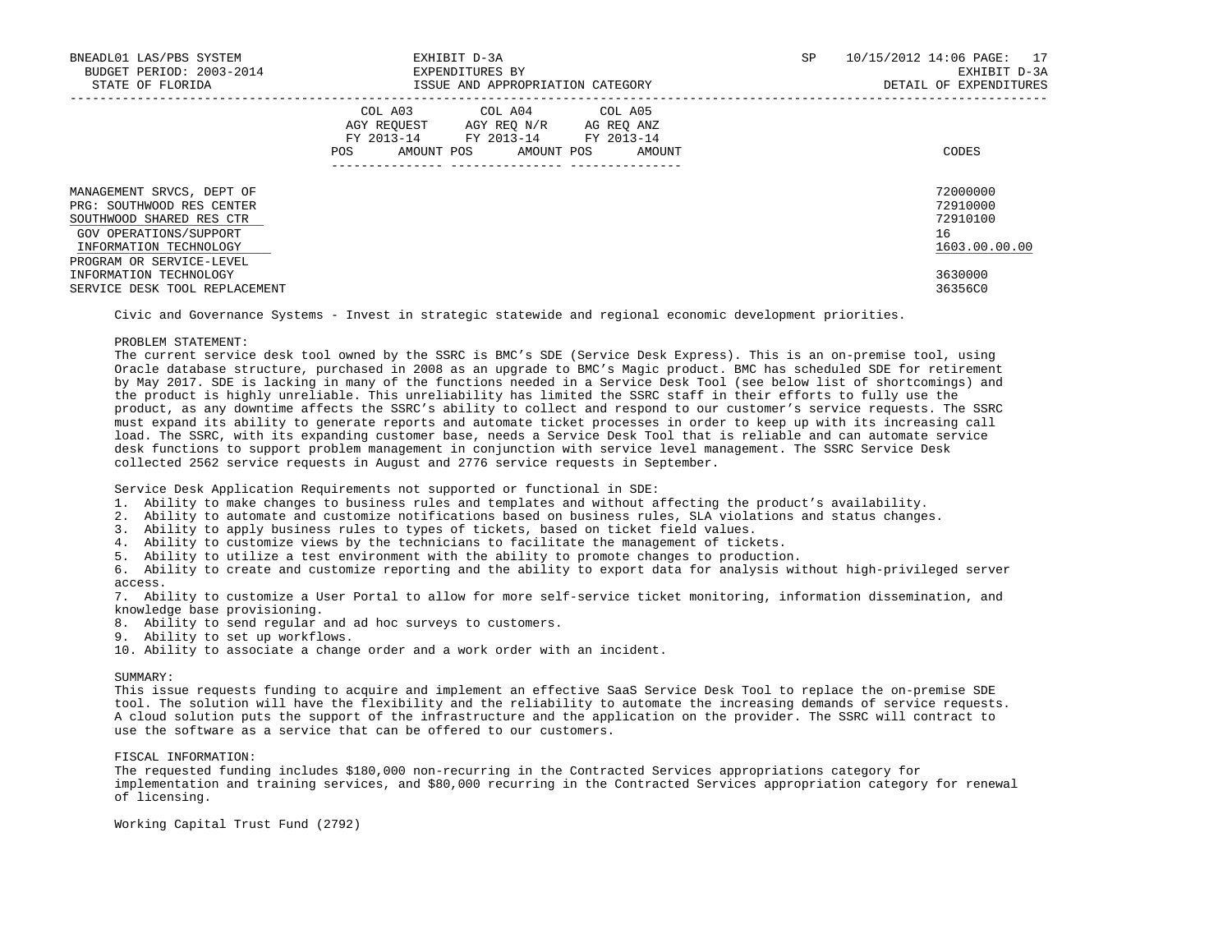| BNEADL01 LAS/PBS SYSTEM<br>BUDGET PERIOD: 2003-2014<br>STATE OF FLORIDA                                                                                                                                                                                         |                                                                                                                   | EXHIBIT D-3A<br>EXPENDITURES BY<br>ISSUE AND APPROPRIATION CATEGORY |                                                                          | SP                   |           | 10/15/2012 14:06 PAGE: 18<br>EXHIBIT D-3A<br>DETAIL OF EXPENDITURES           |
|-----------------------------------------------------------------------------------------------------------------------------------------------------------------------------------------------------------------------------------------------------------------|-------------------------------------------------------------------------------------------------------------------|---------------------------------------------------------------------|--------------------------------------------------------------------------|----------------------|-----------|-------------------------------------------------------------------------------|
|                                                                                                                                                                                                                                                                 | COL A03<br>COL AU3 COL AU4 COL AU5<br>AGY REQUEST AGY REQ N/R AG REQ ANZ<br>FY 2013-14 FY 2013-14 FY 2013-14<br>. | COL A04                                                             | COL A05<br>POS AMOUNT POS AMOUNT POS AMOUNT<br>-------- ---------------- |                      |           | CODES                                                                         |
| MANAGEMENT SRVCS, DEPT OF<br>PRG: SOUTHWOOD RES CENTER<br>SOUTHWOOD SHARED RES CTR<br>GOV OPERATIONS/SUPPORT<br>INFORMATION TECHNOLOGY<br>PROGRAM OR SERVICE-LEVEL<br>INFORMATION TECHNOLOGY<br>SERVICE DESK TOOL REPLACEMENT                                   |                                                                                                                   |                                                                     |                                                                          |                      |           | 72000000<br>72910000<br>72910100<br>16<br>1603.00.00.00<br>3630000<br>36356C0 |
| Special Categories: Contracted Services (100777)<br>Special Categories: Contracted Services (100777)                                                                                                                                                            |                                                                                                                   |                                                                     | (Non-Recurring) 180,000<br>(Recurring) 80,000                            |                      |           |                                                                               |
| Total Request                                                                                                                                                                                                                                                   |                                                                                                                   |                                                                     |                                                                          | ---------<br>260,000 | $FSI = 1$ |                                                                               |
| ADDITIONAL SECURITY COMPLIANCE<br>LICENSE                                                                                                                                                                                                                       |                                                                                                                   |                                                                     |                                                                          |                      |           | 36357C0                                                                       |
| <b>EXPENSES</b>                                                                                                                                                                                                                                                 |                                                                                                                   |                                                                     |                                                                          |                      |           | 040000                                                                        |
| WORKING CAPITAL TRUST FUND-STATE                                                                                                                                                                                                                                |                                                                                                                   | 250,000                                                             |                                                                          |                      |           | 2792 1                                                                        |
| SPECIAL CATEGORIES<br>CONTRACTED SERVICES                                                                                                                                                                                                                       |                                                                                                                   |                                                                     |                                                                          |                      |           | 100000<br>100777                                                              |
| WORKING CAPITAL TRUST FUND-STATE 50,000                                                                                                                                                                                                                         |                                                                                                                   |                                                                     |                                                                          |                      |           | 2792 1                                                                        |
| TOTAL: ADDITIONAL SECURITY COMPLIANCE<br>LICENSE<br>TOTAL ISSUE 50,000 250,000                                                                                                                                                                                  |                                                                                                                   |                                                                     |                                                                          |                      |           | 36357C0                                                                       |
|                                                                                                                                                                                                                                                                 |                                                                                                                   |                                                                     |                                                                          |                      |           |                                                                               |
| AGENCY ISSUE NARRATIVE:<br>2013-2014 BUDGET YEAR NARRATIVE:<br>ISSUE TITLE:<br>Security and Compliance toolset licenses                                                                                                                                         |                                                                                                                   |                                                                     | IT COMPONENT? YES                                                        |                      |           |                                                                               |
| LINKAGE TO GOVERNOR'S PRIORITIES:<br>Civic and Governance Systems - Invest in strategic statewide and regional economic development priorities.                                                                                                                 |                                                                                                                   |                                                                     |                                                                          |                      |           |                                                                               |
| PROBLEM STATEMENT:<br>The SSRC is mandated, per Rule 71A-1, Florida Administrative Code to provide certain security services (vulnerability<br>identification, monitoring and security remediation). FST and DCC mandates have resulted in the SSRC taking over |                                                                                                                   |                                                                     |                                                                          |                      |           |                                                                               |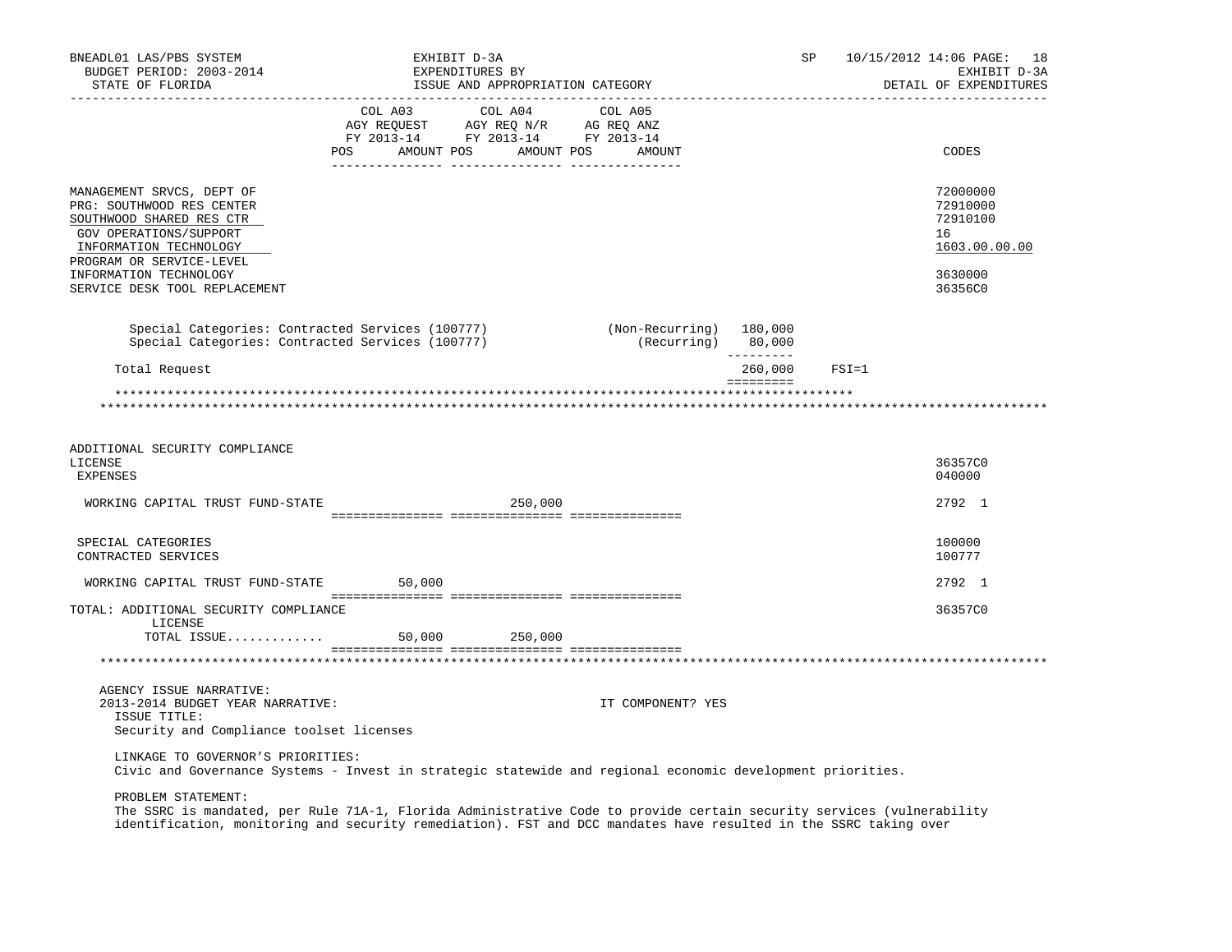| BNEADL01 LAS/PBS SYSTEM<br>BUDGET PERIOD: 2003-2014<br>STATE OF FLORIDA                                                                | EXHIBIT D-3A<br>EXPENDITURES BY<br>ISSUE AND APPROPRIATION CATEGORY                                                                   | 10/15/2012 14:06 PAGE: 19<br>SP<br>EXHIBIT D-3A<br>DETAIL OF EXPENDITURES |
|----------------------------------------------------------------------------------------------------------------------------------------|---------------------------------------------------------------------------------------------------------------------------------------|---------------------------------------------------------------------------|
|                                                                                                                                        | COL A03 COL A04 COL A05<br>AGY REQUEST AGY REQ N/R AG REQ ANZ<br>FY 2013-14 FY 2013-14 FY 2013-14<br>POS AMOUNT POS AMOUNT POS AMOUNT | CODES                                                                     |
| MANAGEMENT SRVCS, DEPT OF<br>PRG: SOUTHWOOD RES CENTER<br>SOUTHWOOD SHARED RES CTR<br>GOV OPERATIONS/SUPPORT<br>INFORMATION TECHNOLOGY |                                                                                                                                       | 72000000<br>72910000<br>72910100<br>16<br>1603.00.00.00                   |
| PROGRAM OR SERVICE-LEVEL<br>INFORMATION TECHNOLOGY<br>ADDITIONAL SECURITY COMPLIANCE<br>LICENSE                                        |                                                                                                                                       | 3630000<br>36357C0                                                        |

 management of servers where a widely diverse set of system management practices and administrative credentials had been employed. Integration of this diverse set of servers into the SSRC shared infrastructure requires certain processes such as software configuration and security compliance be tightly controlled, enforced, and remediated should changes occur. The SSRC currently has no spend plan items or budget for additional security and compliance tools to monitor and enforce the security compliance measures imposed by Rule and required due to the diversity of the combined FST and DCC servers.

## SUMMARY:

 This issue requests funding to provide additional licenses of the existing SSRC Security and Compliance toolset which will assist the SSRC in complying with increasing security requirement mandates by providing accurate, precise and up-to-the minute visibility into and continuous enforcement of software configurations and security parameters effectively allowing the SSRC to manage the security compliance lifecycle with an on-going closed loop process.

## FISCAL INFORMATION:

 The requested funding includes \$250,000 non-recurring in the Expenses appropriations category for software and licensing, and \$50,000 recurring in the Contracted Services appropriations category for renewal of licenses.

Working Capital Trust Fund (2792)

#### \*\*\*\*\*\*\*\*\*\*\*\*\*\*\*\*\*\*\*\*\*\*\*\*\*\*\*\*\*\*\*\*\*\*\*\*\*\*\*\*\*\*\*\*\*\*\*\*\*\*\*\*\*\*\*\*\*\*\*\*\*\*\*\*\*\*\*\*\*\*\*\*\*\*\*\*\*\*\*\*\*\*\*\*\*\*\*\*\*\*\*\*\*\*\*\*\*\*\* \*\*\*\*\*\*\*\*\*\*\*\*\*\*\*\*\*\*\*\*\*\*\*\*\*\*\*\*\*\*\*\*\*\*\*\*\*\*\*\*\*\*\*\*\*\*\*\*\*\*\*\*\*\*\*\*\*\*\*\*\*\*\*\*\*\*\*\*\*\*\*\*\*\*\*\*\*\*\*\*\*\*\*\*\*\*\*\*\*\*\*\*\*\*\*\*\*\*\*\*\*\*\*\*\*\*\*\*\*\*\*\*\*\*\*\*\*\*\*\*\*\*\*\*\*\*\*

DATA CENTER INFRASTRUCTURE<br>MANAGEMENT

 MANAGEMENT 36358C0 EXPENSES 040000 WORKING CAPITAL TRUST FUND-STATE  $60,000$ =============== =============== ===============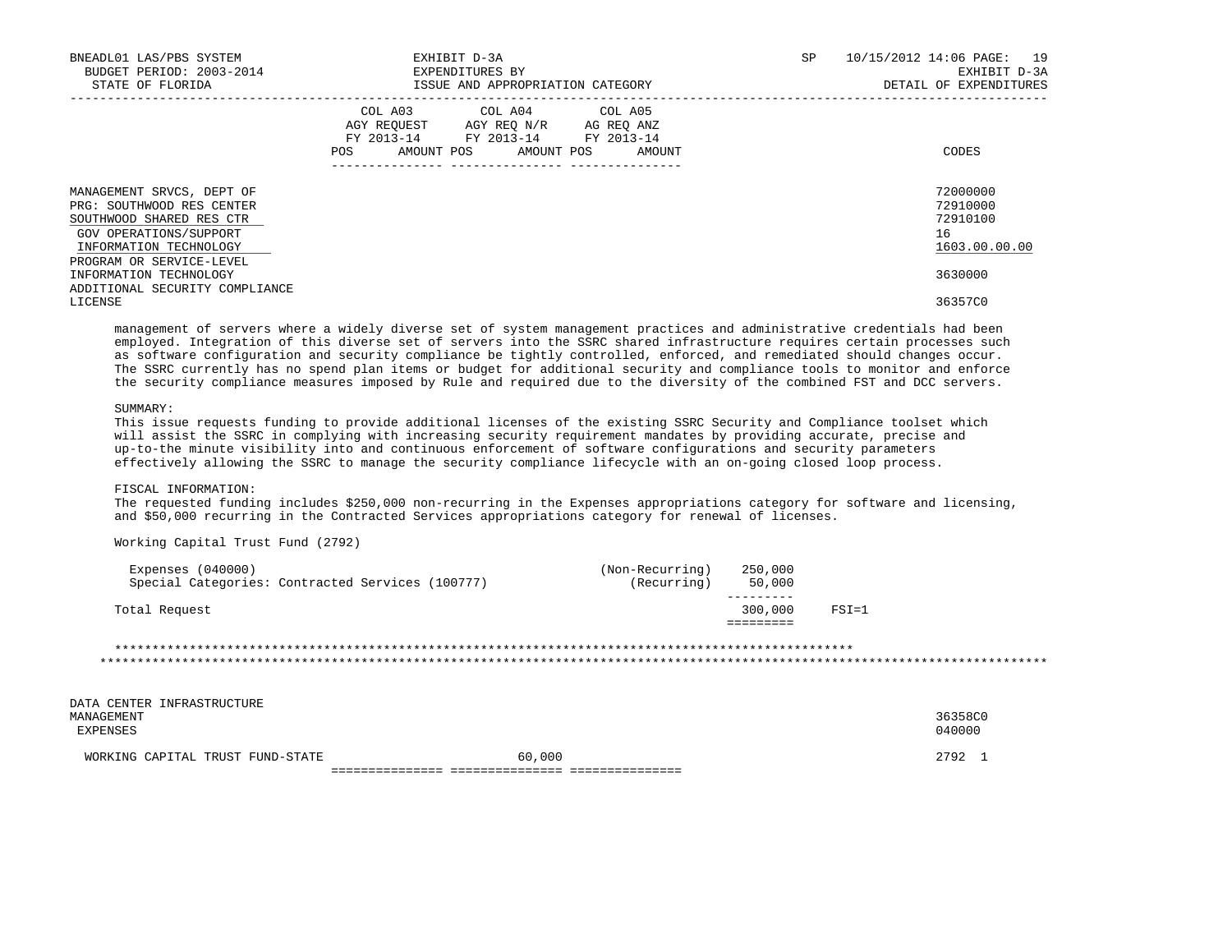| BNEADL01 LAS/PBS SYSTEM<br>BUDGET PERIOD: 2003-2014<br>STATE OF FLORIDA | EXHIBIT D-3A<br>EXPENDITURES BY | ISSUE AND APPROPRIATION CATEGORY                                                                            | SP | 10/15/2012 14:06 PAGE: 20<br>EXHIBIT D-3A<br>DETAIL OF EXPENDITURES |
|-------------------------------------------------------------------------|---------------------------------|-------------------------------------------------------------------------------------------------------------|----|---------------------------------------------------------------------|
|                                                                         | POS AMOUNT POS AMOUNT POS       | COL A03 COL A04 COL A05<br>AGY REQUEST AGY REQ N/R AG REQ ANZ<br>FY 2013-14 FY 2013-14 FY 2013-14<br>AMOUNT |    | CODES                                                               |
| MANAGEMENT SRVCS, DEPT OF                                               |                                 |                                                                                                             |    | 72000000                                                            |
| PRG: SOUTHWOOD RES CENTER                                               |                                 |                                                                                                             |    | 72910000                                                            |
| SOUTHWOOD SHARED RES CTR                                                |                                 |                                                                                                             |    | 72910100                                                            |
| GOV OPERATIONS/SUPPORT                                                  |                                 |                                                                                                             |    | 16                                                                  |
| INFORMATION TECHNOLOGY                                                  |                                 |                                                                                                             |    | 1603.00.00.00                                                       |
| PROGRAM OR SERVICE-LEVEL                                                |                                 |                                                                                                             |    |                                                                     |
| INFORMATION TECHNOLOGY                                                  |                                 |                                                                                                             |    | 3630000                                                             |
| DATA CENTER INFRASTRUCTURE<br>MANAGEMENT                                |                                 |                                                                                                             |    | 36358C0                                                             |
| SPECIAL CATEGORIES                                                      |                                 |                                                                                                             |    | 100000                                                              |
| CONTRACTED SERVICES                                                     |                                 |                                                                                                             |    | 100777                                                              |
| WORKING CAPITAL TRUST FUND-STATE                                        | 16,000 18,500                   |                                                                                                             |    | 2792 1                                                              |
| TOTAL: DATA CENTER INFRASTRUCTURE                                       |                                 |                                                                                                             |    | 36358C0                                                             |
| MANAGEMENT                                                              |                                 |                                                                                                             |    |                                                                     |
| TOTAL ISSUE 16,000 78,500                                               |                                 |                                                                                                             |    |                                                                     |
|                                                                         |                                 |                                                                                                             |    |                                                                     |

 AGENCY ISSUE NARRATIVE: 2013-2014 BUDGET YEAR NARRATIVE: IT COMPONENT? YES ISSUE TITLE: Data Center Infrastructure Management

LINKAGE TO GOVERNOR'S PRIORITIES:

Civic and Governance Systems - Invest in strategic statewide and regional economic development priorities.

PROBLEM STATEMENT:

 As the SSRC continues to transition through data center consolidation, it becomes more important than ever to have a Data Center Infrastructure Management (DCIM) tool. This tool assists in the integration of information technology (IT) and facility management disciplines to effectively manage the entire data center. It combines accurate and complete information about device/equipment locations, current capacities and projected growth that will ultimately assist data center staff in providing predictable, consistent services, proactively manage asses and utilization, centralize monitoring, and perform intelligent capacity planning of the data center's critical systems.

SUMMARY:

 Acquire a robust Data Center Infrastructure Management (DCIM) tool which will enable real-time monitoring and management of platforms for all interdependent systems across IT and facility infrastructure. The tool will be used to address data center availability and reliability requirements (identify and eliminate sources of risk to increase availability), reduce energy usage and increase energy efficiency, improve utilization of data center assets and staff by providing a visual view into the IT infrastructure. Additionally, the tool will improve planning and budgeting with precise knowledge about resources that will become limitations to future growth, reduce risks by enabling staff and management to assess the impact of change on customers and service levels, and provide cost savings in the optimization of space, power and cooling capacities

FISCAL INFORMATION:

The requested funding includes \$60,000 non-recurring in the Expenses appropriations category for infrastructure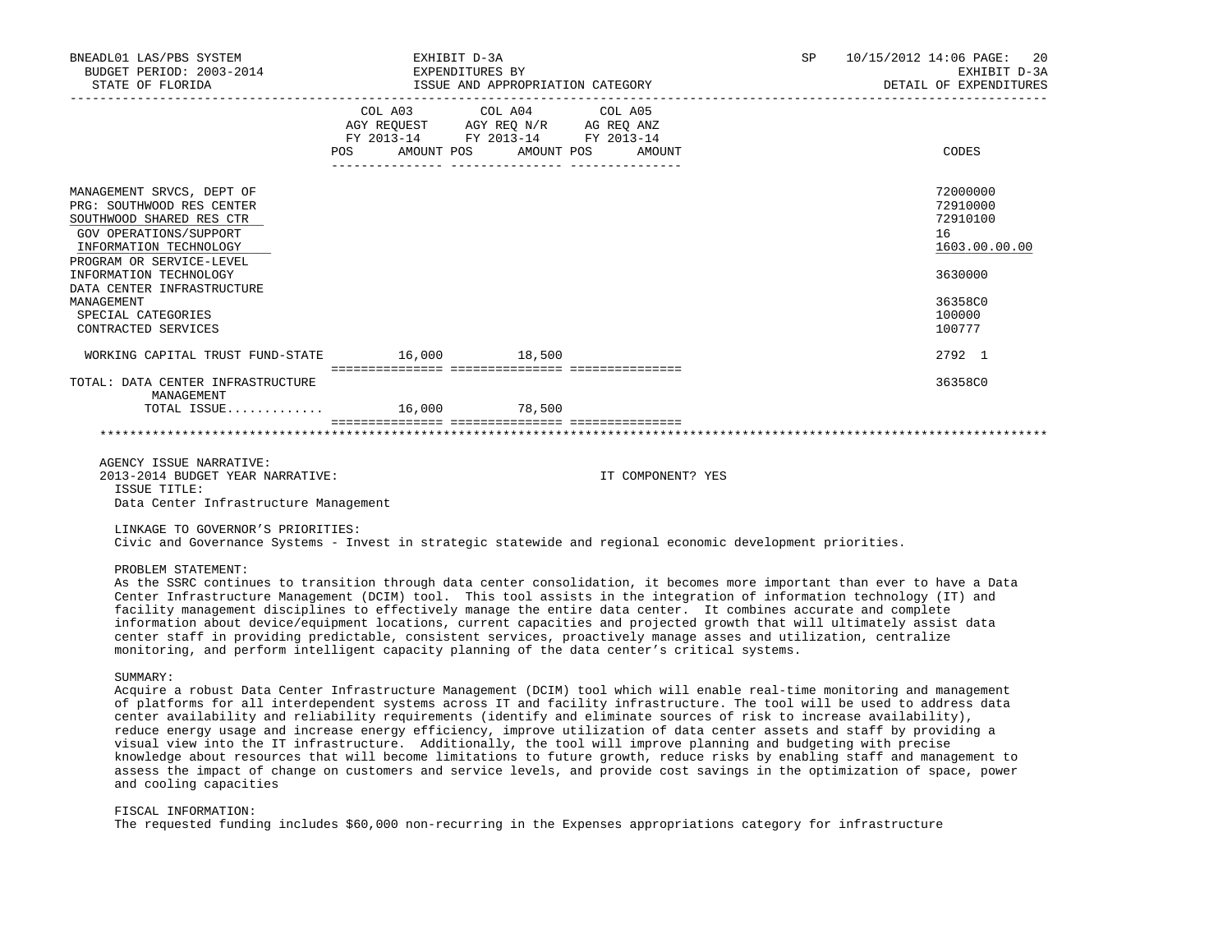| BNEADL01 LAS/PBS SYSTEM<br>BUDGET PERIOD: 2003-2014                                                                                                                                                                 | EXHIBIT D-3A<br>EXPENDITURES BY<br>STATE OF FLORIDA<br>ISSUE AND APPROPRIATION CATEGORY |                                                                                                   |  |                       |  | SP                                                                         |  | 10/15/2012 14:06 PAGE:<br>21<br>EXHIBIT D-3A<br>DETAIL OF EXPENDITURES |           |                                                         |
|---------------------------------------------------------------------------------------------------------------------------------------------------------------------------------------------------------------------|-----------------------------------------------------------------------------------------|---------------------------------------------------------------------------------------------------|--|-----------------------|--|----------------------------------------------------------------------------|--|------------------------------------------------------------------------|-----------|---------------------------------------------------------|
| --------------------                                                                                                                                                                                                |                                                                                         |                                                                                                   |  |                       |  |                                                                            |  |                                                                        |           | ___________________________                             |
|                                                                                                                                                                                                                     |                                                                                         | COL A03 COL A04 COL A05<br>AGY REQUEST AGY REQ N/R AG REQ ANZ<br>FY 2013-14 FY 2013-14 FY 2013-14 |  |                       |  |                                                                            |  |                                                                        |           |                                                         |
|                                                                                                                                                                                                                     | POS                                                                                     |                                                                                                   |  | AMOUNT POS AMOUNT POS |  | AMOUNT                                                                     |  |                                                                        |           | CODES                                                   |
| MANAGEMENT SRVCS, DEPT OF<br>PRG: SOUTHWOOD RES CENTER<br>SOUTHWOOD SHARED RES CTR<br>GOV OPERATIONS/SUPPORT<br>INFORMATION TECHNOLOGY                                                                              |                                                                                         |                                                                                                   |  |                       |  |                                                                            |  |                                                                        |           | 72000000<br>72910000<br>72910100<br>16<br>1603.00.00.00 |
| PROGRAM OR SERVICE-LEVEL<br>INFORMATION TECHNOLOGY<br>DATA CENTER INFRASTRUCTURE                                                                                                                                    |                                                                                         |                                                                                                   |  |                       |  |                                                                            |  |                                                                        |           | 3630000                                                 |
| MANAGEMENT                                                                                                                                                                                                          |                                                                                         |                                                                                                   |  |                       |  |                                                                            |  |                                                                        |           | 36358C0                                                 |
| management tool, \$18,500 non-recurring in the Contracted Services appropriations category for implementation, and \$16,000<br>recurring in the Contracted Services appropriations category for annual maintenance. |                                                                                         |                                                                                                   |  |                       |  |                                                                            |  |                                                                        |           |                                                         |
| Working Capital Trust Fund (2792)                                                                                                                                                                                   |                                                                                         |                                                                                                   |  |                       |  |                                                                            |  |                                                                        |           |                                                         |
| Expenses $(040000)$<br>Special Categories: Contracted Services (100777)<br>Special Categories: Contracted Services (100777)                                                                                         |                                                                                         |                                                                                                   |  |                       |  | $(Non-Recurring)$ 60,000<br>(Non-Recurring) 18,500<br>$(Recurring)$ 16,000 |  |                                                                        |           |                                                         |
| Total Request                                                                                                                                                                                                       |                                                                                         |                                                                                                   |  |                       |  |                                                                            |  | 94,500                                                                 | $FSI = 1$ |                                                         |
|                                                                                                                                                                                                                     |                                                                                         |                                                                                                   |  |                       |  |                                                                            |  |                                                                        |           |                                                         |
| REMOTE APPLICATION SERVICES<br>CONSOLIDATION AND UPGRADE<br><b>EXPENSES</b>                                                                                                                                         |                                                                                         |                                                                                                   |  |                       |  |                                                                            |  |                                                                        |           | 36359C0<br>040000                                       |
| WORKING CAPITAL TRUST FUND-STATE                                                                                                                                                                                    |                                                                                         |                                                                                                   |  | 145,000               |  |                                                                            |  |                                                                        |           | 2792 1                                                  |
|                                                                                                                                                                                                                     |                                                                                         |                                                                                                   |  |                       |  |                                                                            |  |                                                                        |           |                                                         |
| SPECIAL CATEGORIES<br>CONTRACTED SERVICES                                                                                                                                                                           |                                                                                         |                                                                                                   |  |                       |  |                                                                            |  |                                                                        |           | 100000<br>100777                                        |
| WORKING CAPITAL TRUST FUND-STATE 55,000                                                                                                                                                                             |                                                                                         |                                                                                                   |  |                       |  |                                                                            |  |                                                                        |           | 2792 1                                                  |
| DEFERRED-PAY COM CONTRACTS                                                                                                                                                                                          |                                                                                         |                                                                                                   |  |                       |  |                                                                            |  |                                                                        |           | 105280                                                  |
| WORKING CAPITAL TRUST FUND-STATE                                                                                                                                                                                    |                                                                                         | 25,200                                                                                            |  |                       |  |                                                                            |  |                                                                        |           | 2792 1                                                  |
| TOTAL: REMOTE APPLICATION SERVICES<br>CONSOLIDATION AND UPGRADE                                                                                                                                                     |                                                                                         |                                                                                                   |  |                       |  |                                                                            |  |                                                                        |           | 36359C0                                                 |
| TOTAL ISSUE 80,200 145,000                                                                                                                                                                                          |                                                                                         |                                                                                                   |  |                       |  |                                                                            |  |                                                                        |           |                                                         |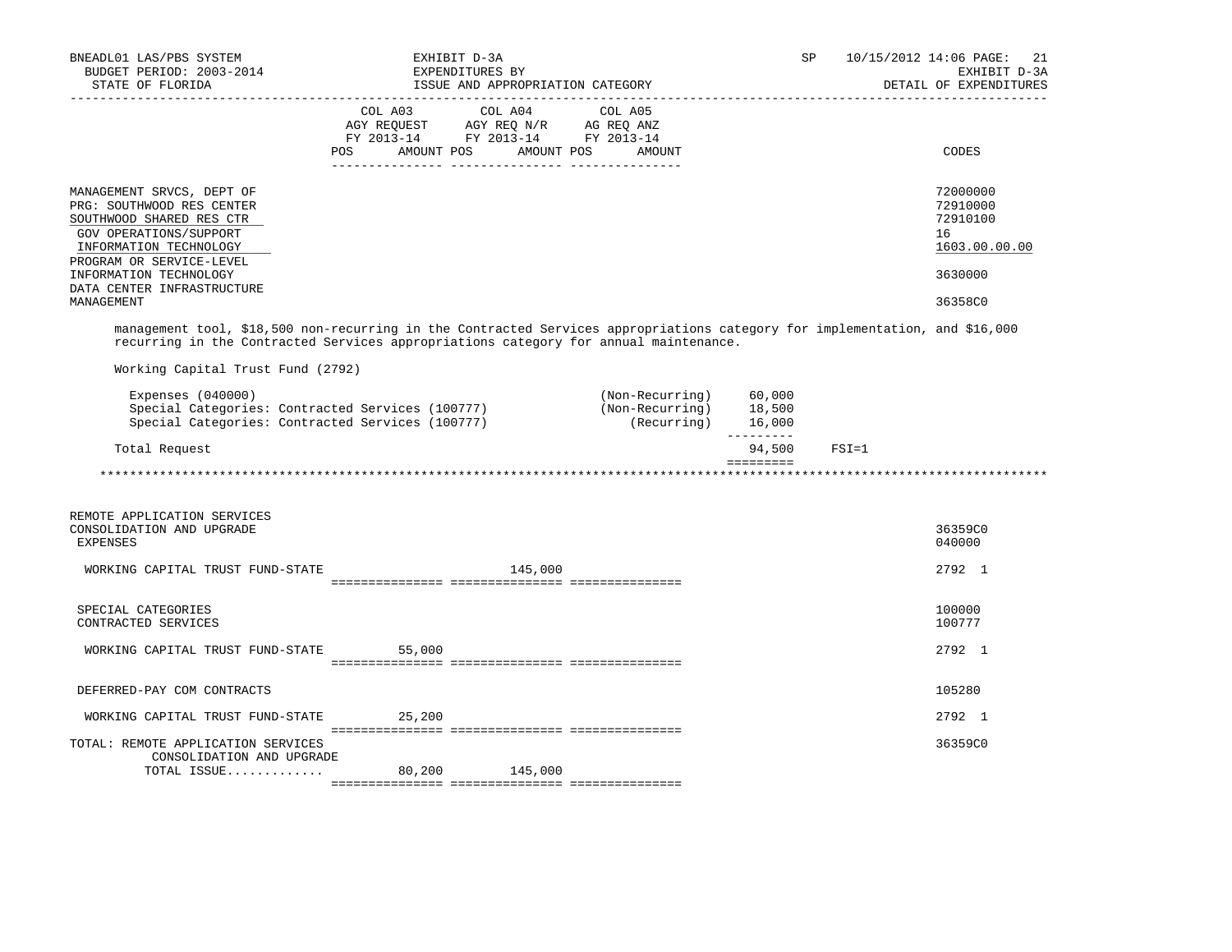| BNEADL01 LAS/PBS SYSTEM<br>BUDGET PERIOD: 2003-2014<br>STATE OF FLORIDA                                                                | EXHIBIT D-3A<br>EXPENDITURES BY<br>ISSUE AND APPROPRIATION CATEGORY                                                                                     | 10/15/2012 14:06 PAGE: 22<br>SP<br>EXHIBIT D-3A<br>DETAIL OF EXPENDITURES |
|----------------------------------------------------------------------------------------------------------------------------------------|---------------------------------------------------------------------------------------------------------------------------------------------------------|---------------------------------------------------------------------------|
|                                                                                                                                        | COL A03<br>COL A04 COL A05<br>AGY REOUEST AGY REO N/R<br>AG REO ANZ<br>FY 2013-14<br>FY 2013-14 FY 2013-14<br>AMOUNT POS<br>AMOUNT POS<br>POS<br>AMOUNT | CODES                                                                     |
| MANAGEMENT SRVCS, DEPT OF<br>PRG: SOUTHWOOD RES CENTER<br>SOUTHWOOD SHARED RES CTR<br>GOV OPERATIONS/SUPPORT<br>INFORMATION TECHNOLOGY |                                                                                                                                                         | 72000000<br>72910000<br>72910100<br>16<br>1603.00.00.00                   |
| PROGRAM OR SERVICE-LEVEL<br>INFORMATION TECHNOLOGY<br>REMOTE APPLICATION SERVICES<br>CONSOLIDATION AND UPGRADE                         |                                                                                                                                                         | 3630000<br>36359C0                                                        |

AGENCY ISSUE NARRATIVE:

2013-2014 BUDGET YEAR NARRATIVE: IT COMPONENT? YES

ISSUE TITLE:

Remote Application Services Consolidation and Upgrade

LINKAGE TO GOVERNOR'S PRIORITIES:

Civic and Governance Systems - Invest in strategic statewide and regional economic development priorities.

PROBLEM STATEMENT:

 Currently, Citrix XenApp desktop application deployments are not operating in a consolidated manner from the SSRC Data Center. Current customers are running a, soon to be, end of life version of Citrix XenApp (XenApp 4.5 End of Life 3/2013). A centralized consolidated Citrix infrastructure is needed.

SUMMARY:

 This issue requests funding for capacity and software needs associated with the Citrix environments hosted at the SSRC. The current separated environments are estimated to be providing central application deployments to approximately 20,000 unique users (3,000 concurrent) via 102 servers. The initial consolidation effort will be targeted at approximately 640 concurrent licenses and consolidation and upgrade of about 62 servers (excluding DOH and servers at NSRC). The solution will upgrade agencies to a centrally managed infrastructure environment with latest software releases and shared licensing. This will include upgrading licenses to a common version (XenApp Platinum) as agencies are currently running different software versions. More robust identity management features may also be implemented.

 The platinum version adds additional functionality for provisioning services with a single standard image, self-service password reset , policy based activity auditing for regulatory compliance, service monitoring, preferential load balancing, built-in password management, and application performance monitoring,.

FISCAL INFORMATION:

 The requested funding includes \$145,000 non-recurring in the Expenses appropriations category for software upgrades, \$55,000 recurring in the Contracted Services appropriations category for maintenance and renewal, and \$25,200 5 year recurring in the Deferred-Payment Commodities Contract appropriations category for hardware.

Working Capital Trust Fund (2792)

| Expenses $(040000)$                                                        | (Non-Recurring) 145,000 |  |
|----------------------------------------------------------------------------|-------------------------|--|
| Special Categories: Contracted Services (100777)                           | (Recurring) 55,000      |  |
| Special Categories: Contracted Services/Data Processing Contracts (105241) | $(Recurring)$ 25,200    |  |
|                                                                            |                         |  |